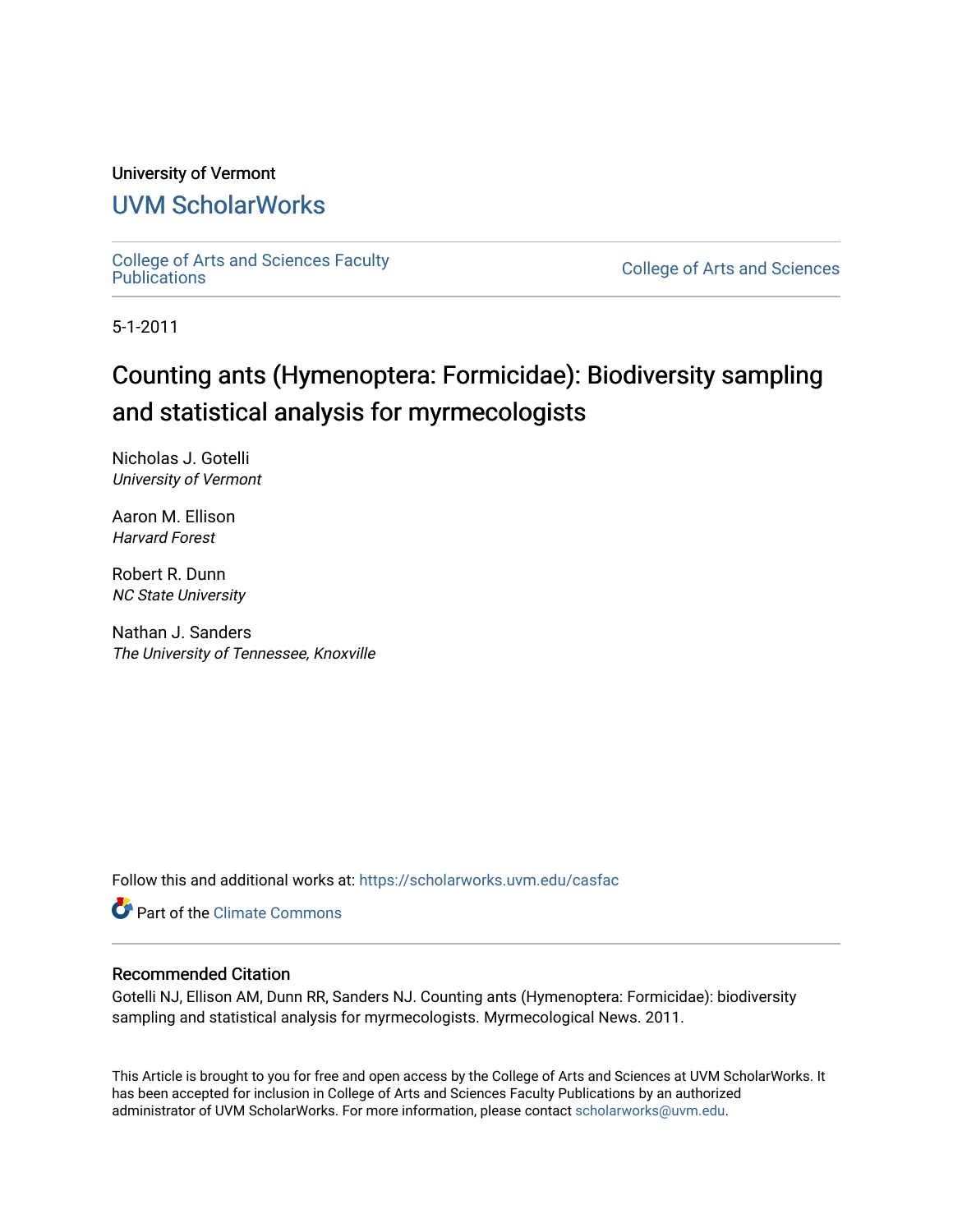



# **Counting Ants (Hymenoptera: Formicidae): Biodiversity Sampling and Statistical Analysis for Myrmecologists**

## **The Harvard community has made this article openly available. [Please](http://osc.hul.harvard.edu/dash/open-access-feedback?handle=&title=Counting%20Ants%20(Hymenoptera:%20Formicidae):%20Biodiversity%20Sampling%20and%20Statistical%20Analysis%20for%20Myrmecologists&community=1/1&collection=1/2&owningCollection1/2&harvardAuthors=7deddc930d83f55d52663711b0143311&departmentOrganismic%20and%20Evolutionary%20Biology) share how this access benefits you. Your story matters**

| Citation                 | Gotelli, Nicholas J., Aaron M. Ellison, Robert R. Dunn, and Nathan J.<br>Sanders. Forthcoming. Counting ants (Hymenoptera: Formicidae):<br>Biodiversity sampling and statistical analysis for myrmecologists.<br>Myrmecological News 15:13-19.                                |
|--------------------------|-------------------------------------------------------------------------------------------------------------------------------------------------------------------------------------------------------------------------------------------------------------------------------|
| <b>Published Version</b> | http://myrmecologicalnews.org/cms/                                                                                                                                                                                                                                            |
| Citable link             | http://nrs.harvard.edu/urn-3:HUL.InstRepos:4645910                                                                                                                                                                                                                            |
| Terms of Use             | This article was downloaded from Harvard University's DASH<br>repository, and is made available under the terms and conditions<br>applicable to Open Access Policy Articles, as set forth at http://<br>nrs.harvard.edu/urn-3:HUL.InstRepos:dash.current.terms-of-<br>use#OAP |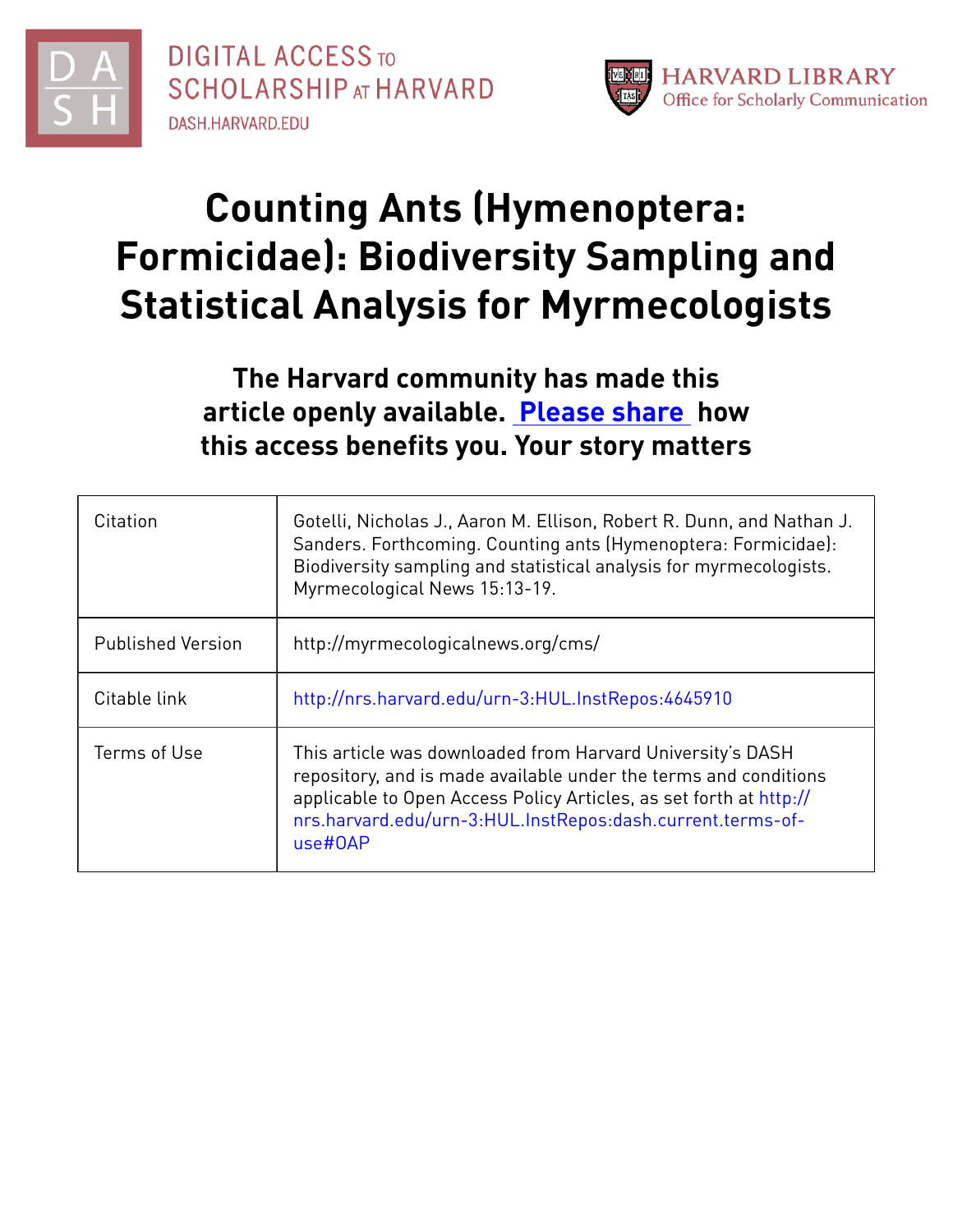Counting Ants (Hymenoptera: Formicidae): Biodiversity Sampling and Statistical Analysis for Myrmecologists

Nicholas J. Gotelli (contact author) Department of Biology University of Vermont Burlington, VT 05405 USA [ngotelli@uvm.edu](mailto:ngotelli@uvm.edu)

Aaron M. Ellison Harvard Forest Harvard University Petersham, MA 01366 USA [aellison@fas.harvard.edu](mailto:aellison@fas.harvard.edu)

Robert R. Dunn Department of Biology North Carolina State University Raleigh, NC 27607 USA Rob\_Dunn@ncsu.edu

Nathan J. Sanders Department of Ecology and Evolutionary Biology 569 Dabney Hall University of Tennessee Knoxville, TN 37919 nsanders@utk.edu

keywords: biodiversity sampling, rarefaction, species richness, Winkler sacks, leaf litter, pitfall traps

Number of Manuscript Pages: 27 Number of Tables: 0 Number of Figures: 1

*Review* article for Myrmecological News (Ross Crozier Memorial Volume) Due date: 30 September 2010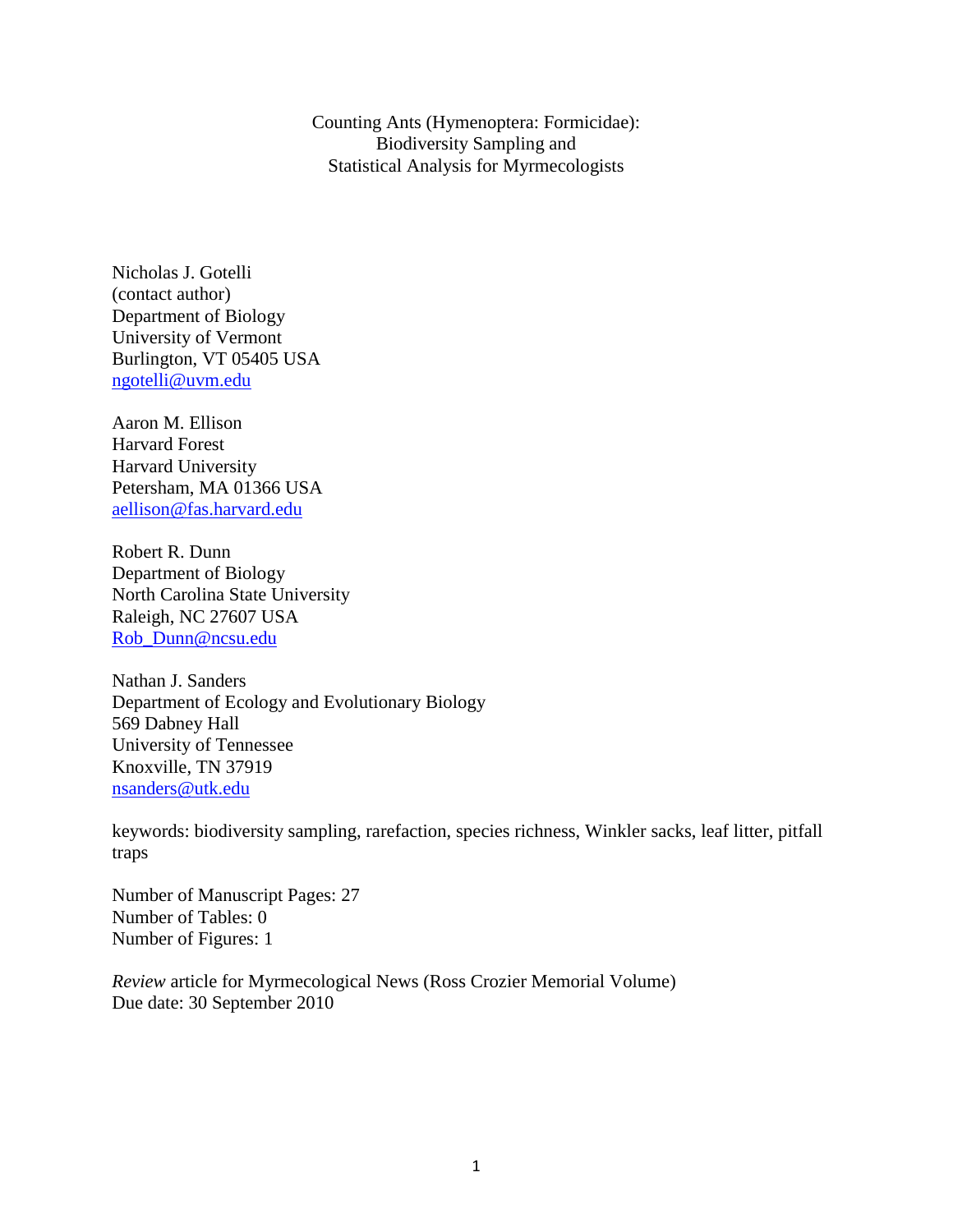**Abstract.** *Biodiversity sampling is labor intensive and is especially challenging for myrmecologists, because the sampling units (individual workers) do not correspond in a simple way to the natural units of diversity (individual nests). Because it is usually not possible to reach a sampling asymptote for ants, comparisons of species richness among collections have to be carefully standardized for the number of individuals and number of samples examined. Asymptotic estimators allow for extrapolation to an estimated asymptote of species richness, and rarefaction curves permit meaningful comparisons of samples by interpolating data to a standardized number of sampling units.*

*Winkler sacks of leaf litter and specialized traps for arboreal ants often yield distinctive sets of species in tropical and subtropical latitudes. These microhabitats are best treated as distinctive assemblages that can be compared with stratified sampling. Within other habitat types, different baiting and sampling methods yield similar, but not identical sets of species, and many authors have advocated using a diversity of methods to gain the greatest coverage of species. However, many of the distinctive species that are sampled by a particular method are rare, and are just as likely to have been found with other sampling methods. The estimated similarity in composition of ants sampled by different methods in the same habitat is probably more similar than has been appreciated. Recent published comparisons of sampling efficiency have shown that handcollecting accumulates species more efficiently than the more commonly used pitfall traps or baits. However, if hand-collected samples are to be analyzed quantitatively, hand-sampling must be standardized to a constant plot size that is searched for a fixed amount of time, and all nests encountered must be sampled and counted. For comparative studies of ant assemblages across habitats, hand collecting may be superior to either litter sampling or pitfall traps because it can*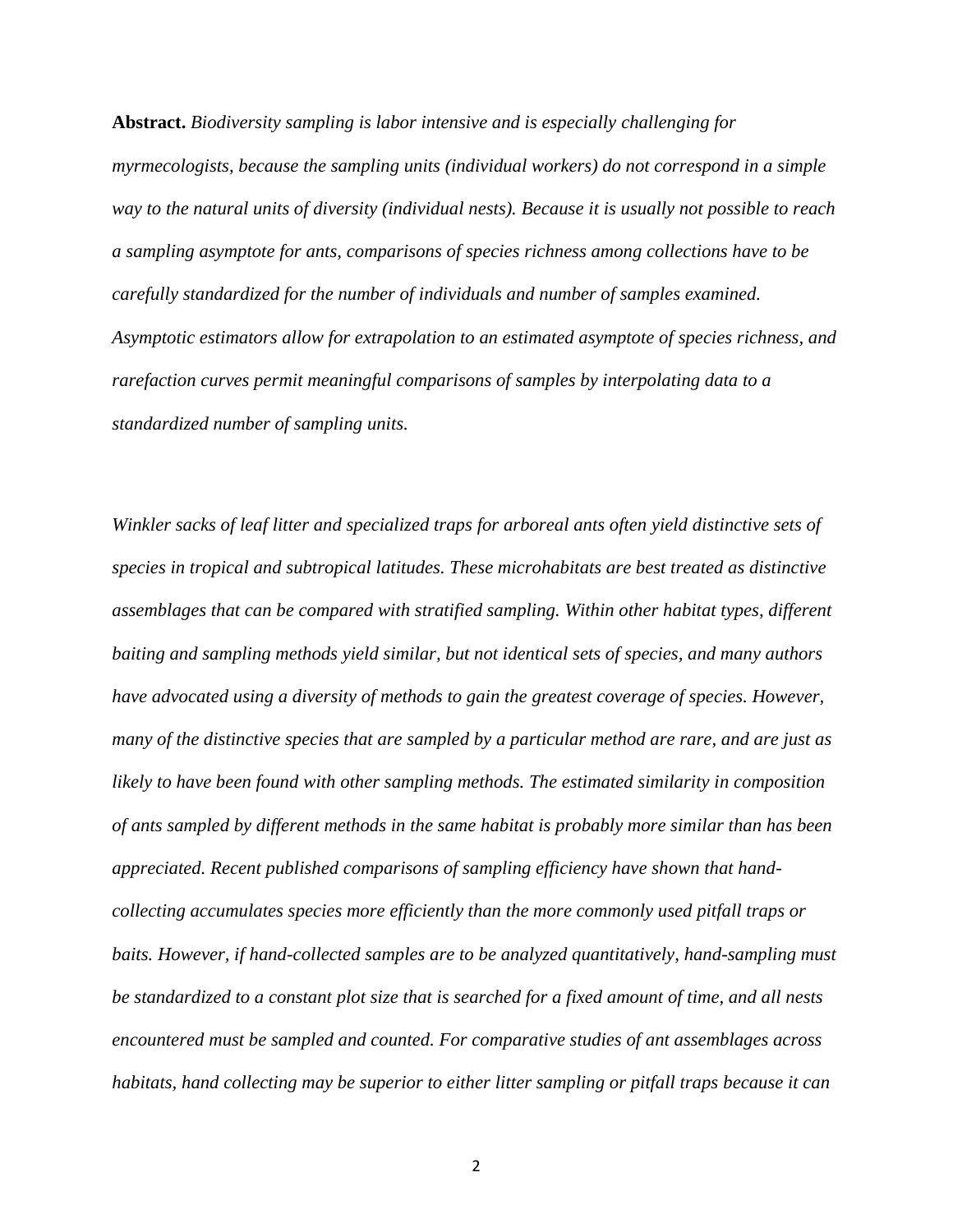*be used in sites that have no leaf litter or are too environmentally sensitive, too rocky, too steep, or contain too much human and domestic animal traffic for pitfall trapping.*

*Data from hand-sampling and grids of pitfall traps lend themselves to slightly different kinds of analyses. Hand sampling probably gives the best estimates of the true frequency of nests of different species in an area, and the data can be used with individual-based rarefaction curves and many standard parametric statistical tests. Data from pitfall trap grids should usually be treated as sample-based occurrences, and analyzed with sample-based rarefaction and diversity estimators. For the purposes of estimating diversity, myrmecologists should avoid the temptation to analyze the underlying counts of individual workers. Data from replicated grids of pitfall traps can be analyzed with hierarchical occupancy models. These newly developed models provide useful estimates of probabilities of occurrence and probabilities of detection for each species in the assemblage. Biogeographic patterns of ant diversity, such as latitudinal gradients of species richness, are comparable to those seen in other taxa, and the data collected by myrmecologists can contribute in important ways to our general understanding of biodiversity patterns.*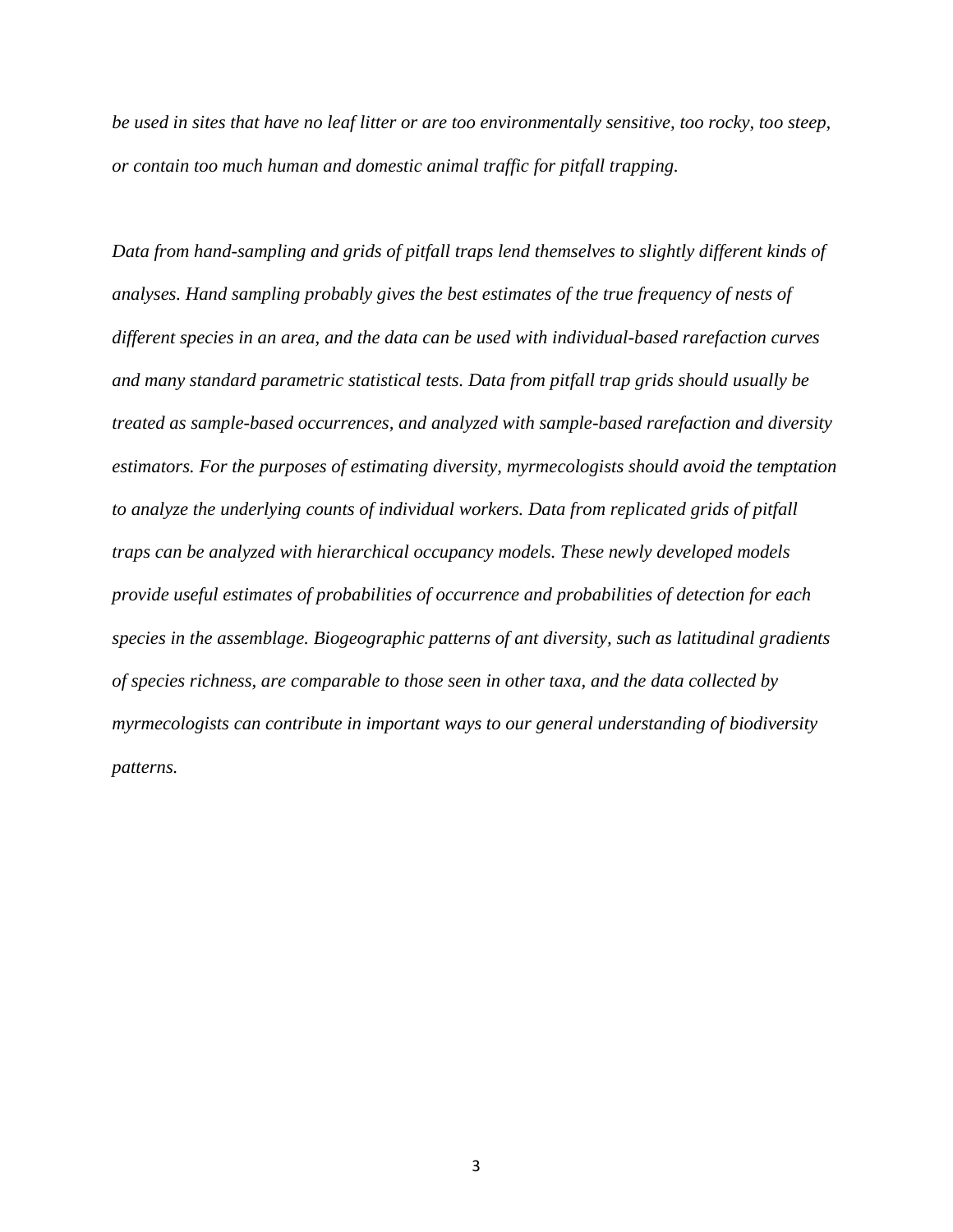#### CLIMBING THE SPECIES ACCUMULATION CURVE

Biodiversity sampling is a basic activity in community ecology, but it is time-consuming and labor-intensive (LAWTON & al. 1998). Technological advances continue to make genomic and proteomic screening cheaper and faster each year (MAYR & FURST 2008), but methods of collecting invertebrates in the field have changed little in over a century and remain very costly in terms of time and effort. Myrmecologists in particular are very familiar with a diversity of sampling methods, and have struggled to develop specific protocols for efficiently (and thoroughly) sampling ant assemblages (BESTELMEYER & al. 2000).

In this essay, we compare sampling methods used for ants, discuss appropriate statistical analyses of the data, and clarify the kinds of questions we can answer, given the current methods of sampling and analysis. One important goal of sampling is the generation of a complete species list for a location, along with an unbiased estimate of the relative abundance of each species (LONGINO & COLWELL 1997). In theory, this can be done by constructing a species accumulation curve in which the *x*-axis is the number of samples (or individuals) collected, and the *y*-axis is the number of species accumulated. This curve rises very rapidly in the beginning, as most of the common species are detected early in a survey. It continues to rise with more sampling, but at a slower rate, because rare species are encountered infrequently. Finally, with enough effort, the asymptote of the curve is reached, and additional sampling yields no further species (GOTELLI  $\&$ COLWELL 2001).

Unfortunately, we almost never reach that asymptotic endpoint, particularly for ants and other invertebrates. In one famous example, new species records (and in some cases undescribed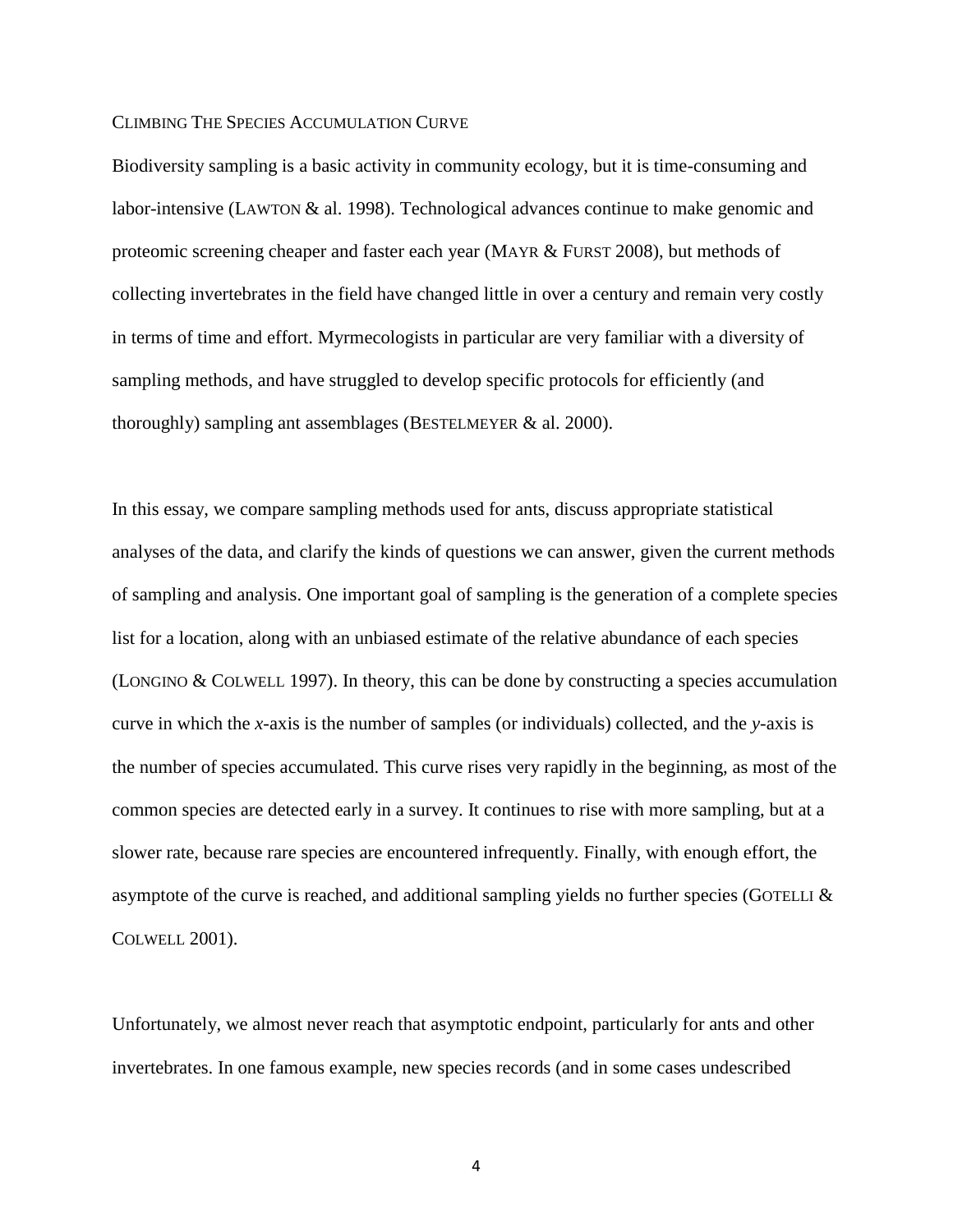species) continue to be found at the La Selva Biological Station in Costa Rica, even after 30 consecutive years of arthropod sampling (LONGINO & al. 2002). J. Longino (pers. comm.) humorously speculates that this accumulation will never end, and he will eventually record all Neotropical ant species at La Selva! A temperate zone example is provided by ESPADALER & LÓPEZ-SORIA (1991). Over a 5-year period, these authors sampled a small urban garden (400 m<sup>2</sup>) in Barcelona, Spain, and accumulated records of 23 nesting species, 7 hypogaeic or parasitic species that probably nested, and an additional 10 species from nearby. This high level of ant diversity, including many rare species, suggests that ant species lists for most parts of the world may be very incomplete.

Even in subtropical and temperate locations, the additional sampling effort necessary to collect all of the undetected species in an area is often 1 to 10 times greater than the original sampling effort (CHAO & al. 2009). Consequently, ecologists must extrapolate the species accumulation curve to account for incomplete sampling. *Extrapolation* means extending the species accumulation curve and using the existing data to estimate what the asymptote would be if sampling were to continue indefinitely. To date, the most useful indices used to extrapolate the species accumulation curve have been a class of non-parametric asymptotic estimators (CHAO 1984). These indices use information on the frequency of rare species—those represented by only one ("uniques") or two ("duplicates") incidences in the collection—to yield a minimum estimate (and a confidence interval) for the asymptote (COLWELL & CODDINGTON 1994). These indices can be extended to use information on the full range of incidence classes in the data set (CHAO & LEE 1992, COLWELL & CODDINGTON 1994). The choice of an optimal index depends in part on species evenness and sampling intensity (BROSE & al. 2003).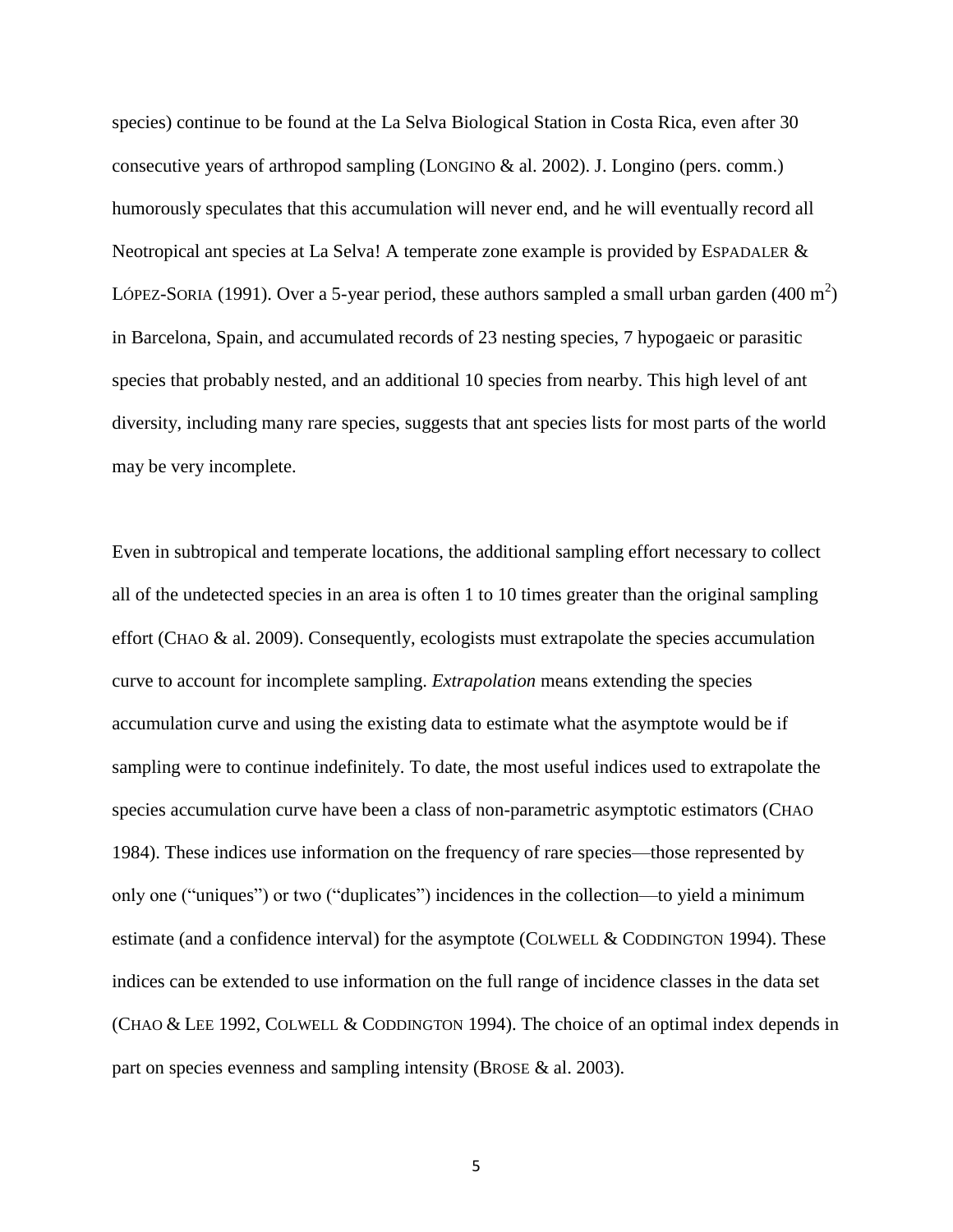In contrast to extrapolating species richness for a single assemblage, comparison of species richness of two or more assemblages requires an adjustment for differences in the number of samples or individuals collected from the different assemblages. This adjustment must be done by *interpolation*. By taking random subsets of samples or individuals, the species accumulation curve can be extended back towards the origin. This approach—known as rarefaction (SANDERS 1968)— allows investigators to compare species richness of two or more collections at comparable levels of abundance or sampling effort. Both asymptotic estimators and rarefaction are now standard statistical tools for the estimation and comparison of biodiversity (COLWELL  $\&$ CODDINGTON 1994, GOTELLI & COLWELL 2001), and free, user-friendly software (CHAO & SHEN 2003, COLWELL 2009, GOTELLI & ENTSMINGER 2009) is available that performs these calculations.

#### SEEING THE FOREST FOR THE LEAVES

It is one thing to discuss reliable statistical methods for estimating biodiversity from small samples. It is another thing entirely to deal with such methods in the context of real field data. Many obstacles arise when we attempt to apply rarefaction and asymptotic estimators to ant diversity data as they are typically collected. For example, a standard comparison of diversity in two forests might rely on counts of individual ants from 25 pitfall traps in each forest. These counts certainly can be used to calculate asymptotic estimators and to fit rarefaction curves. However, there is a fundamental problem with this method of analysis: it assumes that the individuals in a collection are randomly and independently sampled, like snacking on a small handful of jelly beans drawn from a large, well-mixed candy jar (LONGINO & al. 2002, GOTELLI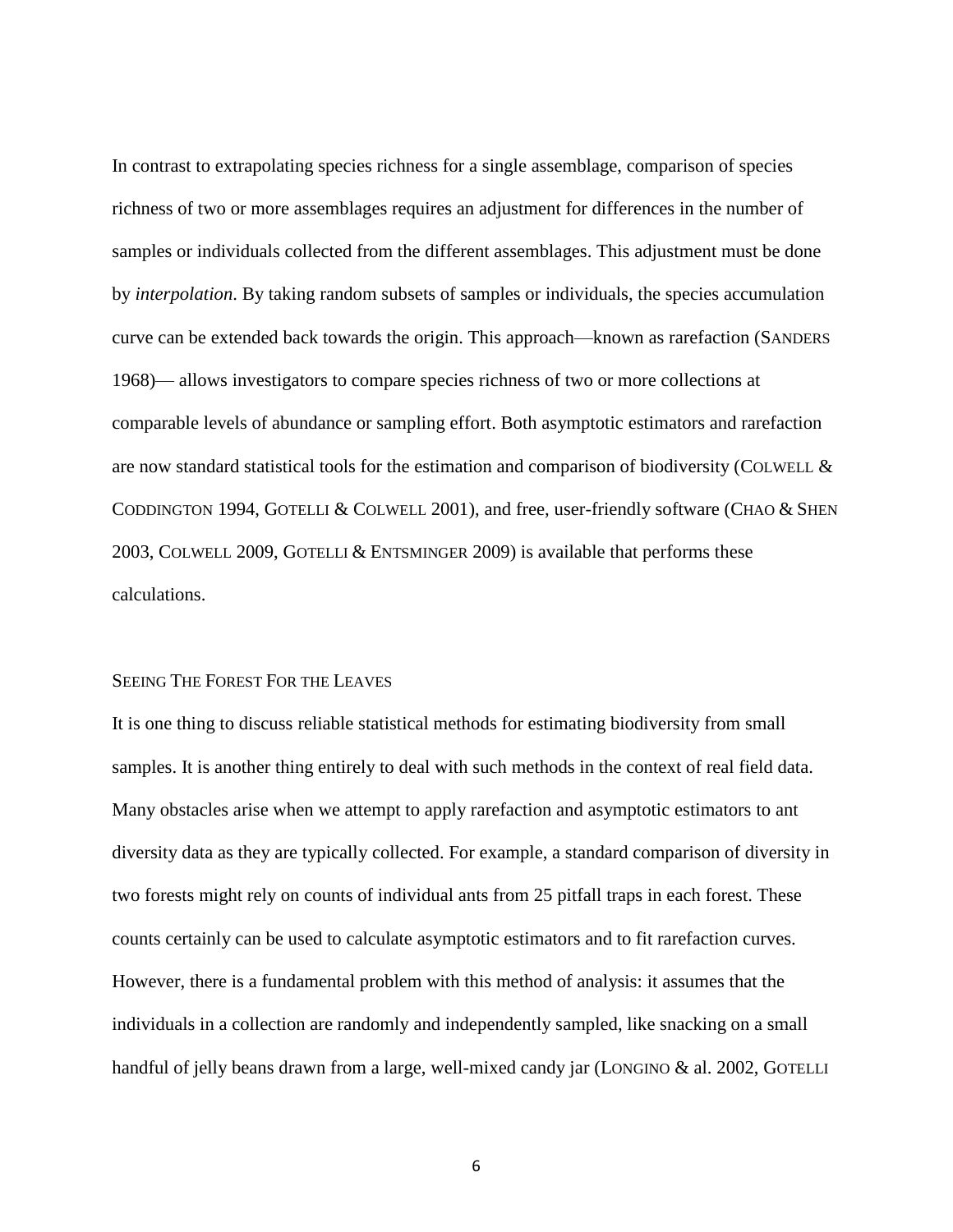& COLWELL 2010). But that is certainly not the case for pitfall catches. When we find a single pitfall trap that is stuffed with hundreds of workers of a single species, it is most likely the case that a single nest entrance is present nearby that has supplied all of the workers. The raw count of the number of workers may dramatically overestimate the abundance of colonies of some species. This inflation is a problem even if between-species differences may average themselves out over a large number of pitfall traps. Conventional statistical methods (such as contingency table analysis) that treat each individual as an independent observation will have artificially inflated degrees of freedom, and the resulting P-values will not be reliable.

In some ecological contexts, ant abundance in pitfalls may still be a useful measure, especially if the investigator is trying to estimate ant biomass, or perhaps the collective ecosystem services (such as seed dispersal or soil turnover) that are contributed by a species. But for the estimation of biodiversity, the small-scale patchiness introduced by treating individual workers as independent observations can cause problems.

For many ecological questions, the individual workers sampled in pitfall traps do not represent the true units of ant biodiversity. Instead, we should be sampling independent colonies. It is as though we wanted to survey tree diversity in a forest, but we could not count individual trees directly. Instead, we could only sample leaves from the forest floor, which are analogous to workers caught in traps. The frequency of individual workers in pitfall traps may be related to the density of nests, although there seem to be few published empirical data demonstrating the strength of this relationship (SCHLICK-STEINER & al. 2006).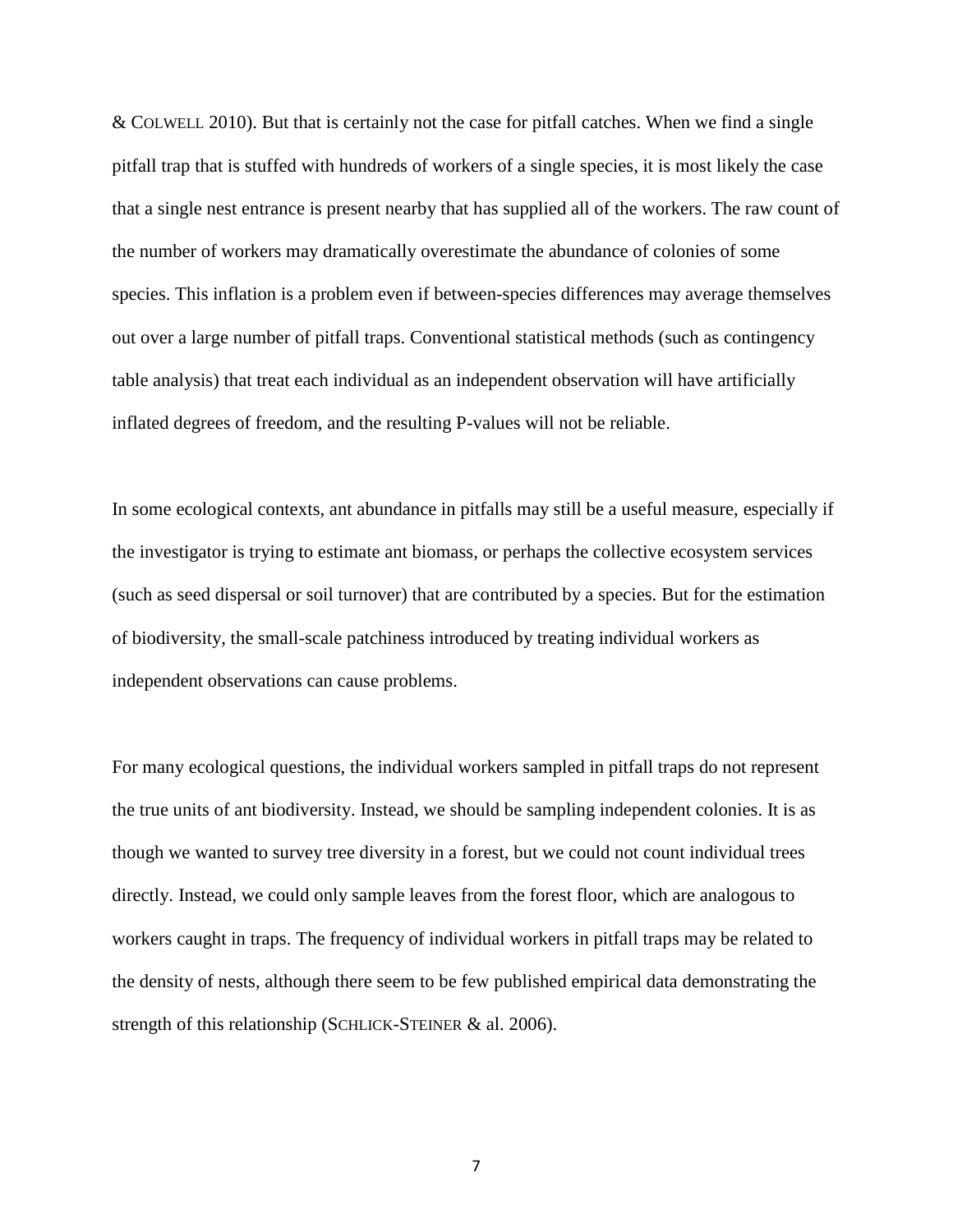ELLISON & al. (2007) censused ants in 18 plots of a 10 ha tract of mature red-oak forest in the northeastern USA with both replicated transects of 10 pitfall traps per plot and hand searching for nest entrances, allowing for a direct comparison of the two methods. For the 28 species detected by hand-searching, total pitfall catches were indeed a highly significant predictor of nest density per species (Figure 1;  $r^2 = 0.58$ ; P = 8 x 10<sup>-7</sup>). The data points for the three most common species (*Aphaenogaster rudis* species complex [139 workers, 40 nests], *Formica neogagates* [103 workers, 27 nests], and *Myrmica punctiventris* [57 workers, nine nests]) fall nicely near the fitted regression line. However, as in most assemblages, the remaining 25 species collected were uncommon or rare  $\ll$  20 workers total in pitfall catches), and the significant correlation disappears once the top three species are removed from the analysis ( $r^2 = 0.09$ ; P = 0.08).

A partial solution to this problem is to avoid using counts of individual workers in the analysis. Instead, the analysis can be based on the number of *samples* (or the number of occurrences; LONGINO & al. 2002) in which a species was represented (regardless of its abundance). Both rarefaction and asymptotic estimators have been developed for use with sample-based data (GOTELLI & COLWELL 2010). The issue here is that the samples need to be sufficiently separated in time or space so they can be treated as independent observations. However, the distance of separation that is required may well vary between species: pitfall traps separated by 2 m may be effectively independent for a tiny *Temnothorax* species nesting in a single acorn, but not independent for a large-bodied, relatively wide-ranging *Camponotus* species. Because we are unlikely to know either the effective sampling range of a particular pitfall trap or the foraging ranges and traveling distances of all the species in an assemblage, we can only use our intuition to arrive at a proper spacing of sampling units. Nevertheless, the use of sample-based methods at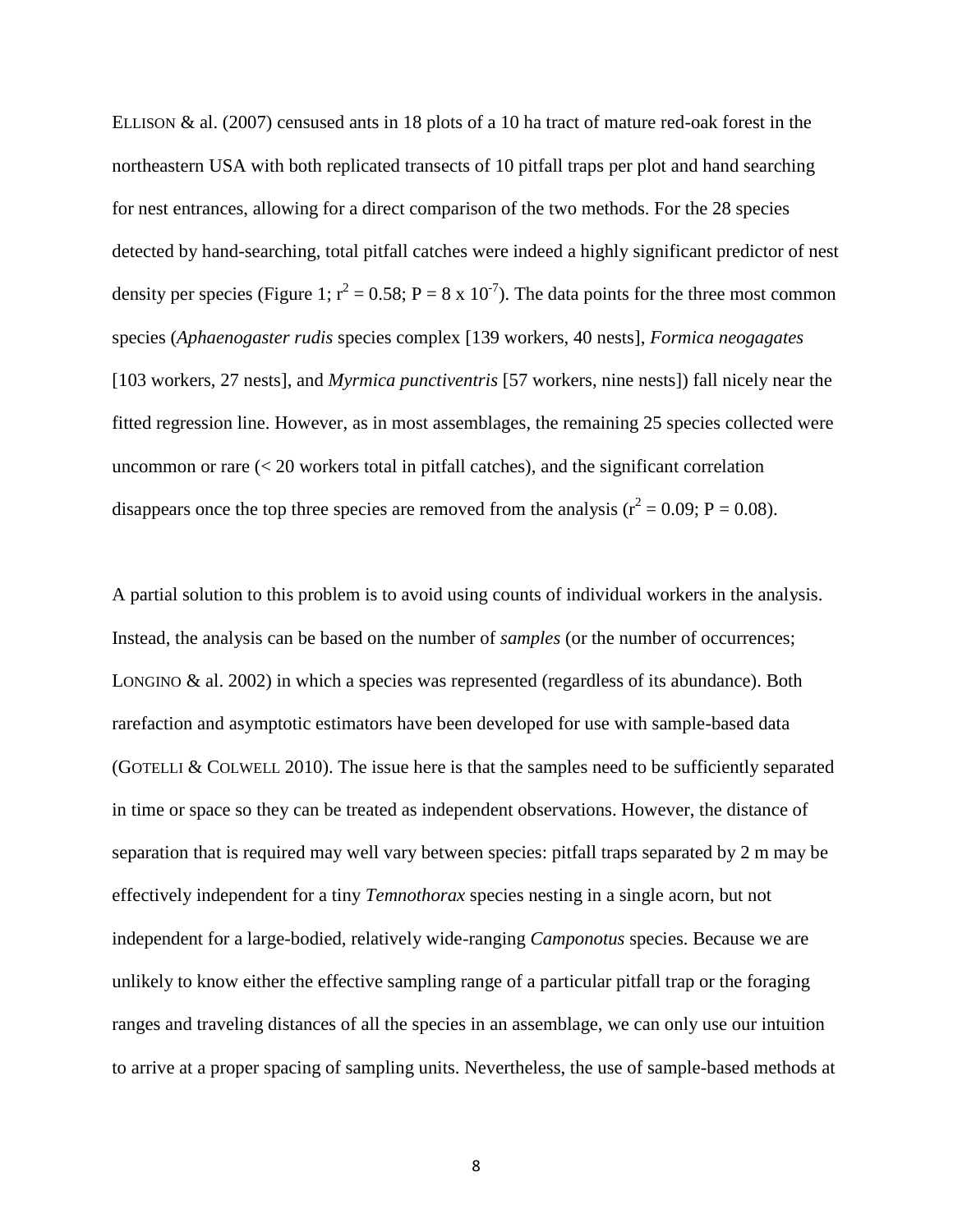least avoids the most egregious problems that arise from treating individual workers as if they were independent observations.

#### DIVERSE SAMPLING METHODS FOR DIVERSE ANTS

Although one goal of collecting can be to develop a comprehensive species list for a single site (―strict inventory‖), sampling also is often done with an eye toward comparative analyses of different habitats or geographic regions (LONGINO & COLWELL 1997). The wide variety of methods that are used for collecting ants raises additional complications when we want to compare results across habitats or sites. For comparing assemblages across habitats or sites, it is more useful to use a single, standardized method that can be used effectively in many different habitats, even if it is not the optimal method to use in any particular habitat (STEINER  $\&$  al. 2005). For example, many myrmecologists favor Winkler sacks of leaf litter (FISCHER 1999, IVANOV & al. 2010), but of course this sampling method can only be used in forests and shrubland, and cannot be used to estimate ant diversity in grassland, desert, tundra, wetland, and agricultural habitats, which collectively comprise the majority of the earth's surface.

The challenge is that different methods differ widely in their costs and efficiency, no single method will provide a comprehensive sampling, and each method has its own particular biases and oddities. These sampling biases have been appreciated for some time. For example, pitfall traps and baits do not catch a "random" sample of ants in a particular location. Instead, small pitfall traps appear to be biased against large-bodied species (ABENSPERG-TRAUN & STEVEN 1995), and the number and composition of ants collected in pitfall traps is even affected by whether the trap contains water or with ethylene glycol (CALIXTO  $\&$  al. 2007). Species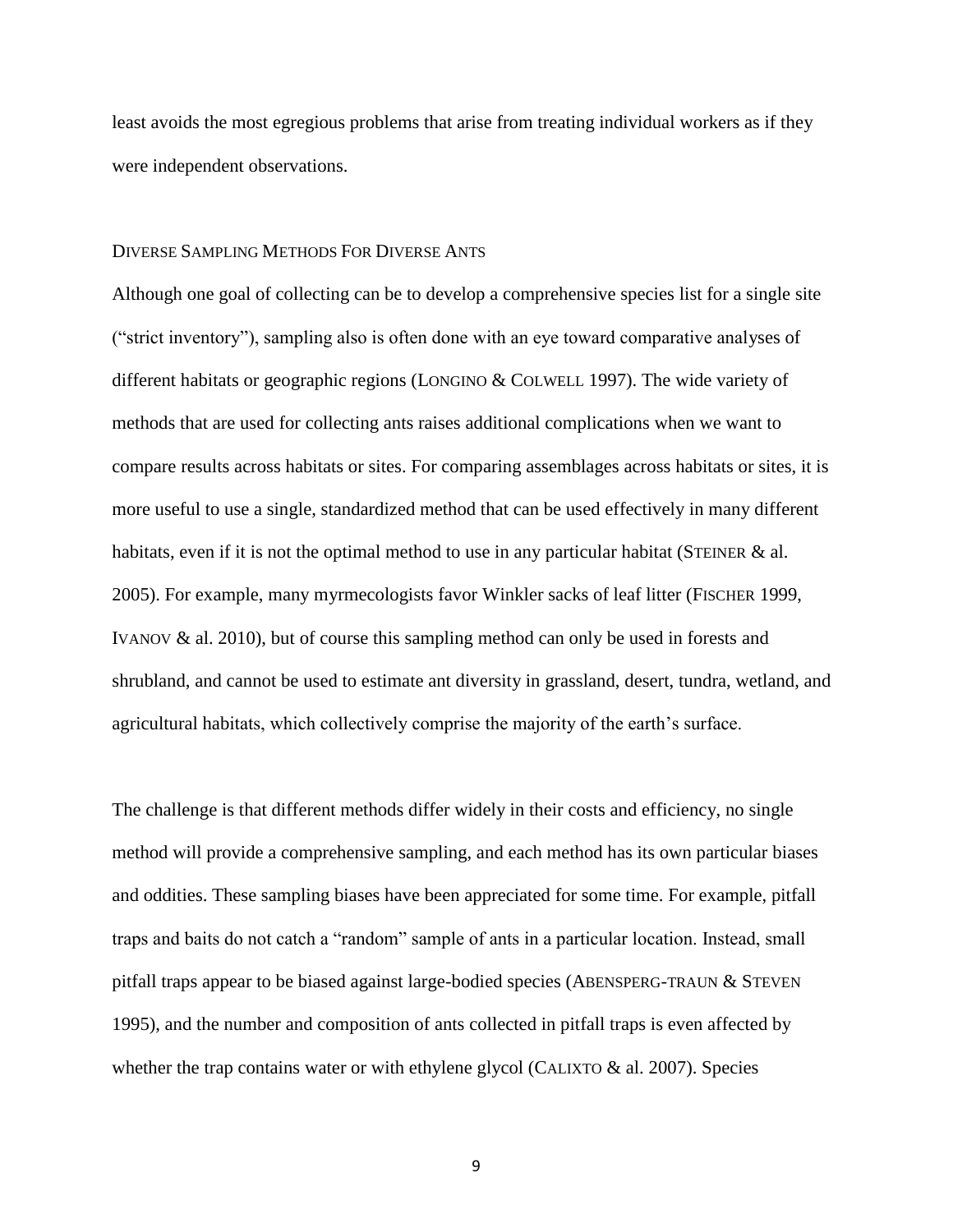composition from Winkler sacks of leaf litter can be affected by the amount of moisture present in the soil (DELSINNE & al. 2008), and resource baits (either protein or carbohydrate) may be biased in favor of behaviorally dominant species that sequester and defend these food resources. The composition of ants that visit baits can also change diurnally (TAVARES & al. 2008).

However, in one interesting application, a popsicle stick dipped in peanut butter was given to every child on the big island of Hawaii (which has no native ant species), and the children had to report back what they found. This cheap (but child-labor-intensive) method yielded 26 species of ants (2 of which had never been recorded before), characterized the distribution of the invasive Argentine ant *Linepithema humile* in Kona and Hilo, and revealed an isolated population of the tramp species *Wasmannia auropunctata* that was successfully eradicated (ANTWATCH 2010). Although all sampling methods have their biases, large numbers of standardized samples collected over a substantial geographic area are bound to yield useful data, as this peanut-butter assay demonstrates.

Comparative studies have repeatedly found that, when different sampling methods are used in the same habitat, each of them will contain a few unique species that are not represented in any other sampling method (LONGINO & COLWELL 1997). For this reason, a common recommendation is a structured inventory in which a diversity of methods is simultaneously used to yield the most species-rich inventory (BESTELMEYER & al. 2000, KING & PORTER 2005, GROC & al. 2007, LOPES & VASCONCELOS 2008). For example the ALL (Ants of Leaf Litter) protocol is a set of standardized methods using Winkler sacks and pitfall traps for sampling ground-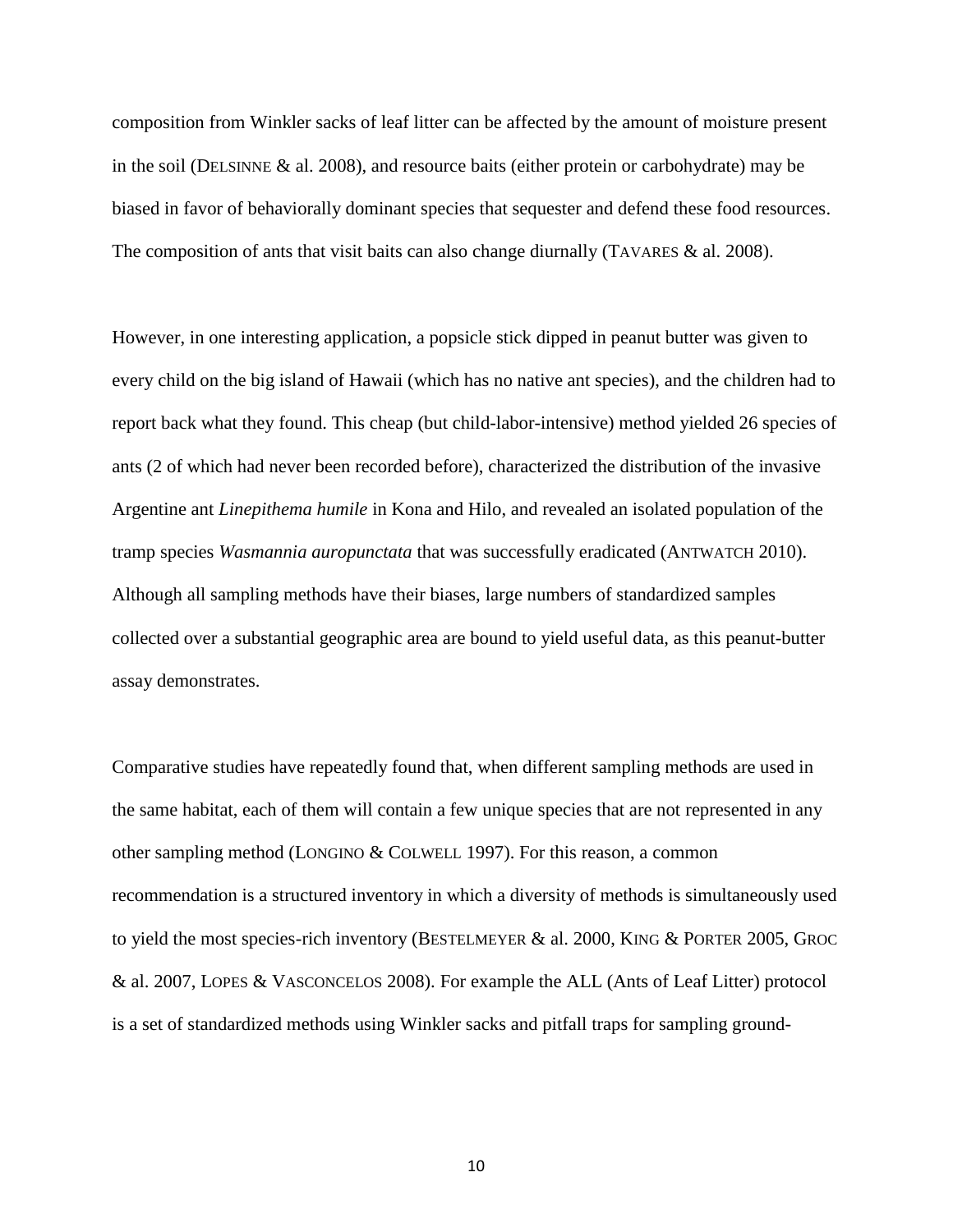dwelling ants (AGOSTI & ALONSO 2000). Using multiple methods to sample ants at a single location of course has the important downside of increasing time, labor, and expense.

However, species that show up in only a single kind of trap are often rare, and rare species present major statistical challenges (DIXON  $\&$  al. 2005). There is no reason to assume that the unique species captured with one particular sampling method (e.g., pitfall traps) would not have been also been captured with another sampling method (e.g., hand collecting). Three identical grids of pitfall traps each might yield a small set of "unique" species represented only once, just as we would see in a comparison of three single grids of pitfall traps, tuna fish baits, and cookie baits.

#### COMPARING THE SIMILARITY OF ANT SPECIES SAMPLED BY DIFFERENT METHODS

How similar should the lists of ant species (and their abundances) derived from different collecting methods be before we conclude that these methods are sampling the same fauna? Two recent studies approached this question quantitatively. KING & PORTER (2005) used the familiar Jaccard index to compare the pair-wise similarity of ants collected with pitfall traps, baits, handsampling, and Winkler sacks from central Florida USA uplands. Jaccard's index is calculated as  $J = a/(a + b + c)$ , where *a* is the number of species in common to both collections and *b* and c are the number of species uniquely represented in each of the collections. Jaccard's index ranges from  $J = 0.0$  (no shared species in two collections) to  $J = 1.0$  (identical composition of two collections). KING & PORTER (2005) calculated similarity indices for the different methods ranging from 0.38 to 0.60 (Table 3 in KING & PORTER 2005). In a study of ant diversity of the Great Smoky Mountains (southeastern USA), LESSARD & al. (2007) also compared species lists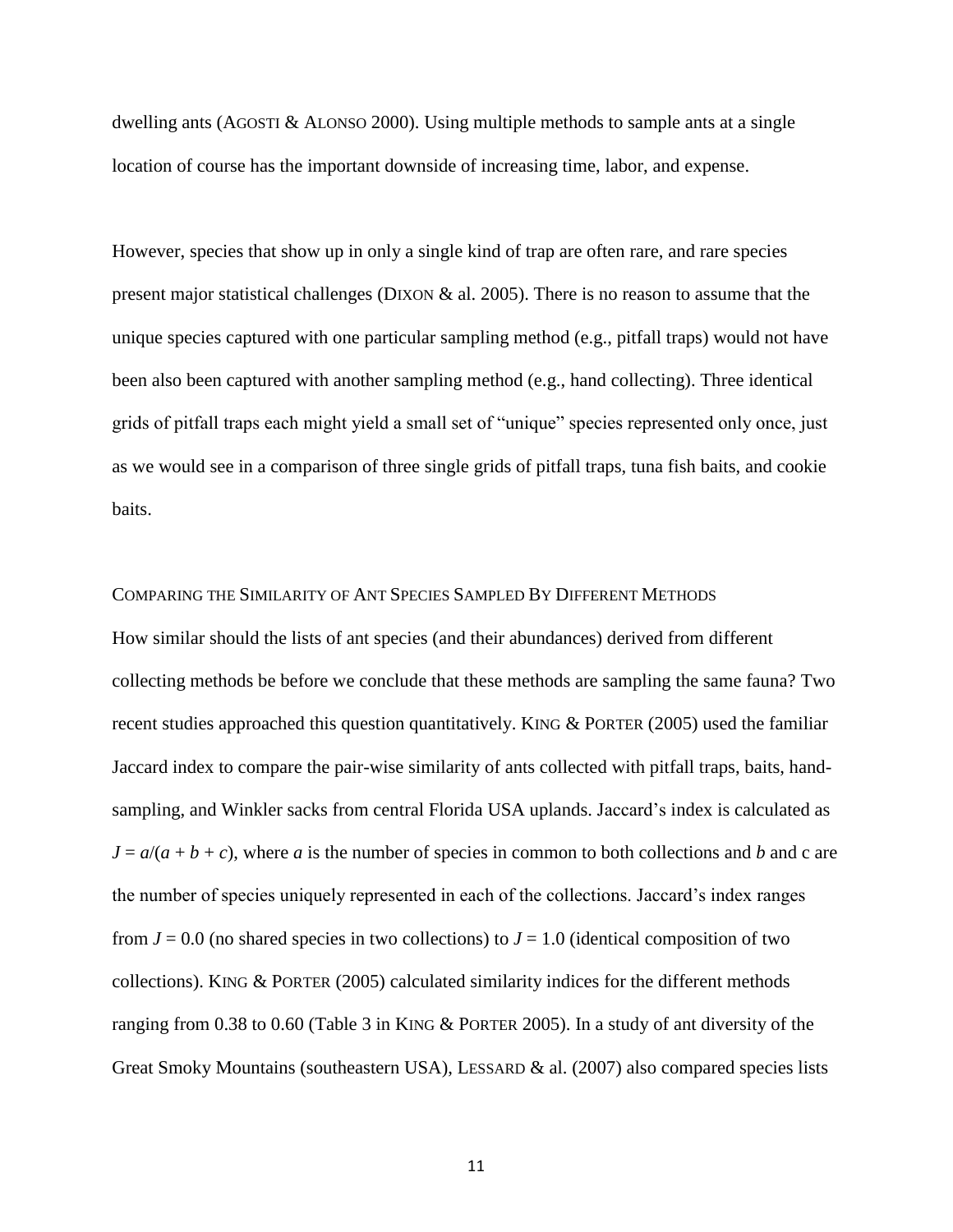from Winkler sacks, pitfall traps, and Malaise traps, and calculated similarities from 0.39 to 0.70 (Table 3 in LESSARD & al. (2007). Both studies concluded that at least some of the different sampling methods revealed differences in species composition that would not have been found using only a single method.

However, the Jaccard index itself inherently underestimates the similarity between two collecting methods. Just as species richness counts underestimate the true number of species, the Jaccard index understimates the true similarity between two collecting methods because it does not account for shared, but undetected, species that are sampled by both collection methods. CHAO  $\&$ al. (2005) modified the Jaccard index to account for shared, undetected species and derived a confidence interval that can be used to test the null hypothesis that differences in composition between two samples are no greater than would be expected by chance. Using this method, ELLISON & al. (2007) compared the composition of species lists derived from hand sampling, pitfall trapping, tuna baits, cookie baits, and leaf litter sifting in a northern deciduous forest and found that only assemblages collected at cookie baits and by hand sampling were statistically distinct. Other pair-wise comparisons (e.g., between different types of baits, litter, or pitfall sampling) were not statistically distinct, although ELLISON  $&$  al. (2007) still recommended both hand sampling and leaf-litter sampling for complete coverage. More comparative studies of this sort are needed, but it may be that— once we account for incomplete sampling— the assemblages accumulated by different sampling methods are more similar than our intuition suggests.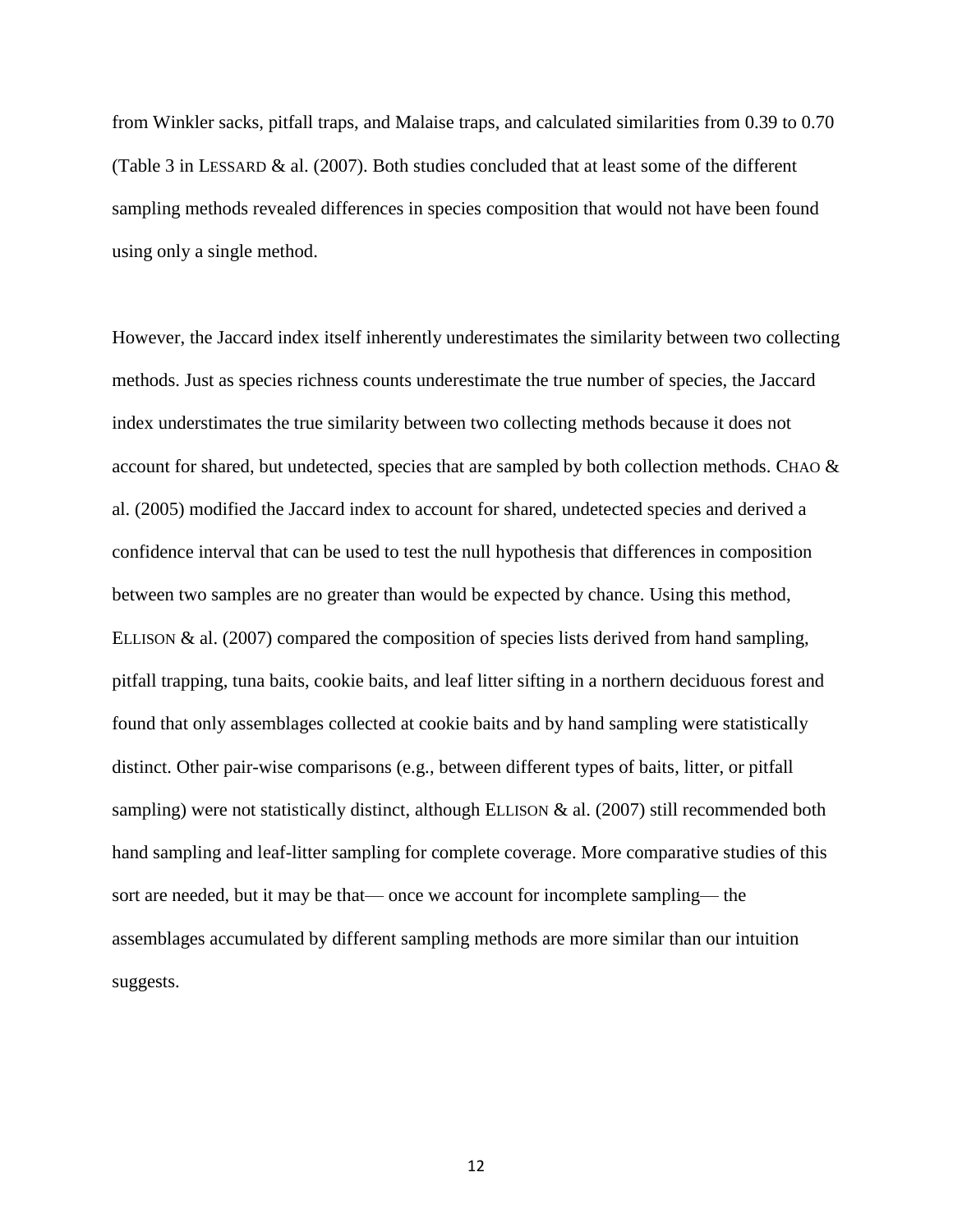Important exceptions to this generalization are the sampling of leaf litter, arboreal, and hypogeal ants in tropical forests; very distinctive ant faunas are found in these microhabitats, which are poorly sampled by pitfall traps, baits, or hand collecting. Winkler sacks (FISCHER 1999) and other specialized methods (KASPARI 2000, BERGHOFF & al. 2003, REIS & al. 2008, OLIVEIRA-SANTOS  $\&$  al. 2009) are needed to effectively sample ants from these microhabitats. But they should be treated and recognized as distinct microhabitats in accounting for ant diversity in comparative studies.

Outside of the tropics and subtropics, there is little evidence to suggest that there are distinct arboreal or leaf-litter ant assemblages. For example, Poneriinae (sensu lato) are cryptic and can be found in leaf-litter samples, but in New England, of  $\sim$ 125 ant species (ELLISON & al. in press), only 6 ponerine species have ever been recorded (*Ponera pennsylvanica, Hypoponera punctatissima* (Ponerinae); *Proceratium silaceum*, *P. crassicorne*, *P. pergandei* (Proceratiinae); *Amblyopone pallipes* (Amblyoponinae)). All six of these species are routinely collected in hand samples, and *H. punctatissima* is an exotic that is only found in buildings, again by hand sampling.

#### STANDARDIZED HAND SAMPLING

One effective way to choose among different sampling units is to compare their efficiency at accumulating species. Comparative studies of this sort (e.g., ANDERSEN 1991, FISHER 1999, BESTELMEYER & al. 2000, DELABIE & al. 2000, WANG & al. 2001, MARTELLI & al. 2004) have demonstrated that sampling efficiency usually ranks as Winkler sacks or leaf litter traps > pitfall traps > bait traps. Even in temperate forests, Winkler sacks often accumulate more complete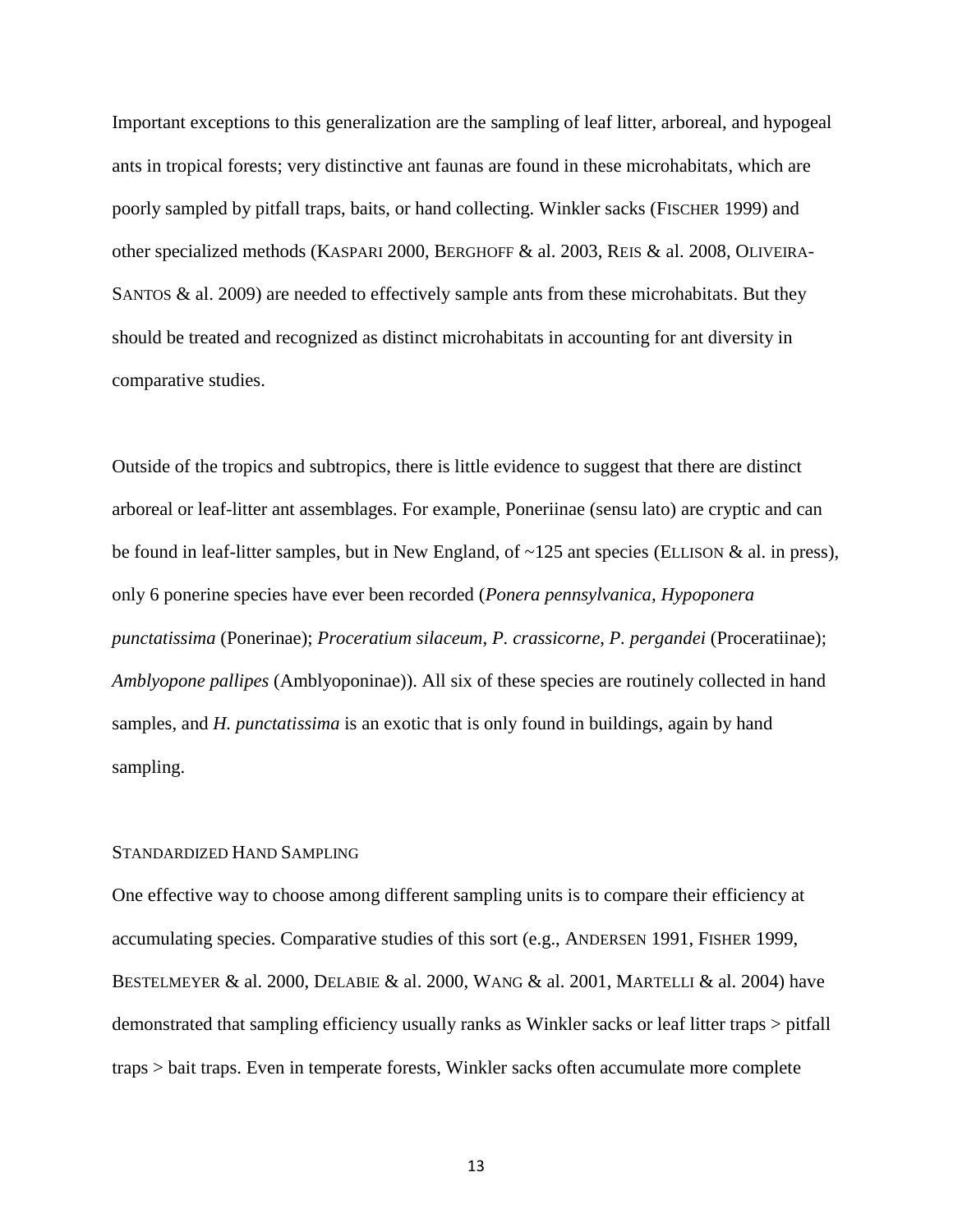species lists (LESSARD & al. 2007, IVANOV & KEIPER 2009, IVANOV & al. 2010), and may detect cryptic species that aren't commonly encountered without litter extractions (e.g., FELLNER & al. 2009). However, the specialized equipment and extra processing time must be accounted for in deciding whether to use Winkler sacks.

It is interesting to note that hand sampling is not commonly used in ant surveys, even though it may be the most efficient method of collection, and it generates results that are comparable to those from pitfall traps (ANDERSEN 1991, SANDERS & al. 2001). However, in order to use it for quantitative analyses, it has to be standardized for both time and area. ELLISON  $\&$  al. (2007) spent 1 person hour searching each of eighteen  $75 \times 75$  m plots of eastern US deciduous forest. To minimize over-collection from individual nests, only 5 workers were collected from a nest; queens and males were collected only incidentally. The accumulation curves for hand-sampling were much steeper than the accumulation curves for leaf-litter sifting, pitfall trapping, and tuna or cookie baits. KASPARI & al. (2000, 2003) searched 30 1-m<sup>2</sup> of ground across 49 sites in the New World. For each 1-m<sup>2</sup> quadrat, they would count workers and then bait the quadrats with cookies to find any nests they might have missed.

Hand-sampling offers some important advantages over pitfall trap sampling, which is much more commonly used as a general method for comparing assemblages among habitats (STEINER & al. 2005, OLIVEIRA & al. 2009) . First, hand-sampling is much less labor-intensive, and does not involve time-consuming placement and recovery of pitfall traps, or processing and sorting of debris-laden material from pitfall traps. Pitfall traps cannot be used in areas that are too wet, too steep, or too rocky, or experience too much human and domestic animal traffic. Digging and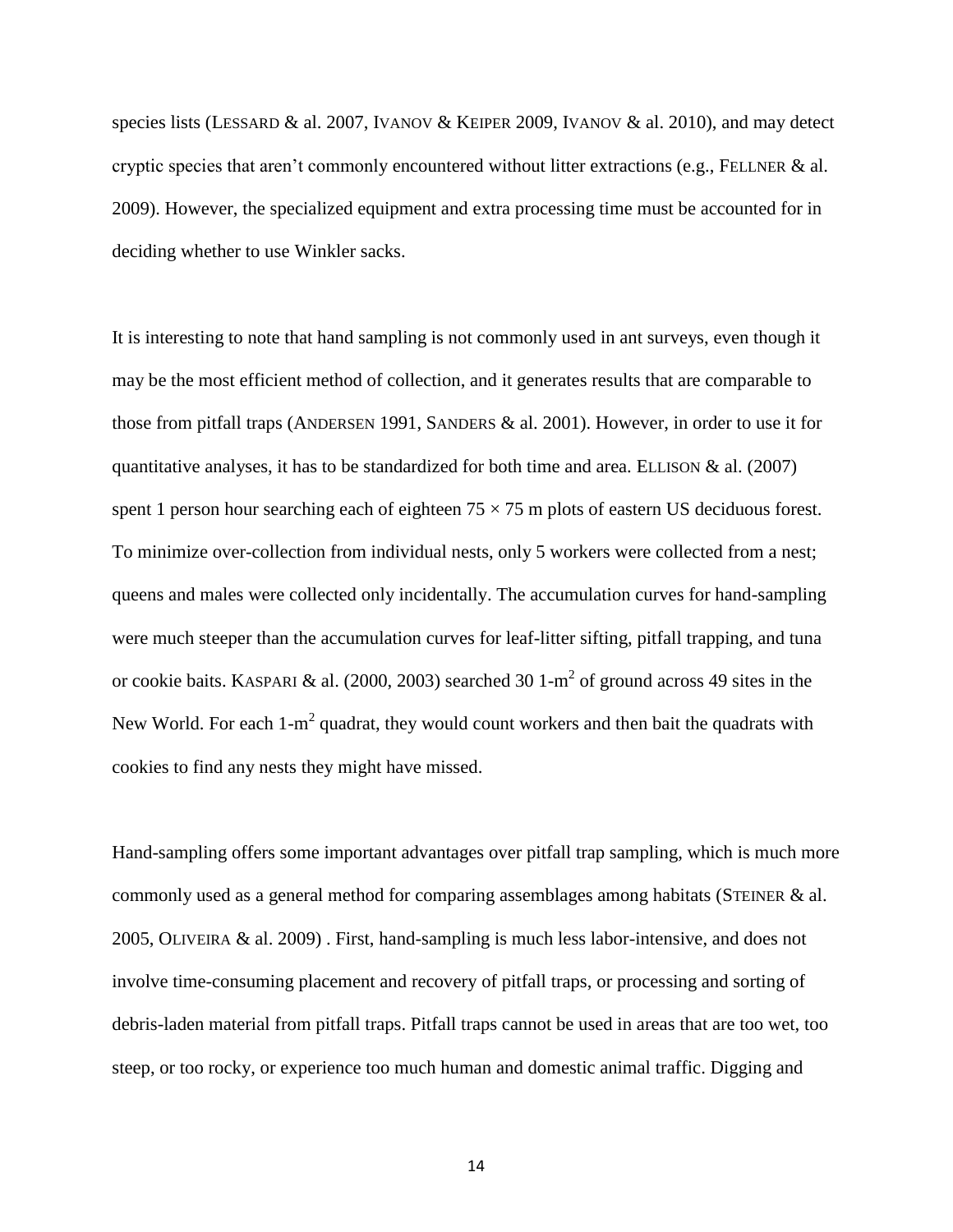setting of pitfall traps can be environmentally destructive, and there often is a disturbingly large by-catch of other invertebrates, small mammals, reptiles, and amphibians in pitfall traps. However, by-catch can be minimized by using shallow pitfall traps, which do not reduce the efficiency of ant captures (PENDOLA  $&$  NEW 2007). If pitfall traps are used with ethylene glycol or other preservatives, there is a danger of attracting other animals to these toxins, and a danger of site contamination from heavy rainstorms that flood the traps. Hand sampling avoids all these problems, and is a much more pleasant way to collect ants, both for professional collectors and for volunteer groups that may be working with scientists. Hand-sampling also may be less sensitive than pitfall traps and baits to the effects of temperature on ant activity, because nests and workers can still be discovered and collected when it is cool and damp. Results from handsampling are often correlated with pitfall catches (Figure 1; ANDERSEN 1991), but hand-sampling nests directly yields data that estimates true nest densities (SCHLICK-STEINER & al. 2006, VELE & al. 2009). Hand sampling also can substantially increase the species-list for previously sampled areas (MORRISON 1996). However, hand sampling may not be efficient in densely vegetated habitats, or in sites where ant nests are very cryptic, or primarily nocturnal.

Perhaps the biggest difficulty with hand-collecting is that the results may vary greatly depending on the expertise of the collector. Expert collectors can accumulate species much faster than others. For example, approximately 100 species of ants are known to occur in Massachusetts, and individual localities in the state have lists of  $40-60$  species (ELLISON & al. in press). These lists are based on years of collecting and patient accumulation of rare species by experienced myrmecologists. However, these data are not comparable to the results of standardized collecting in a fixed plot for a limited amount of time. The most important aspect of standardized hand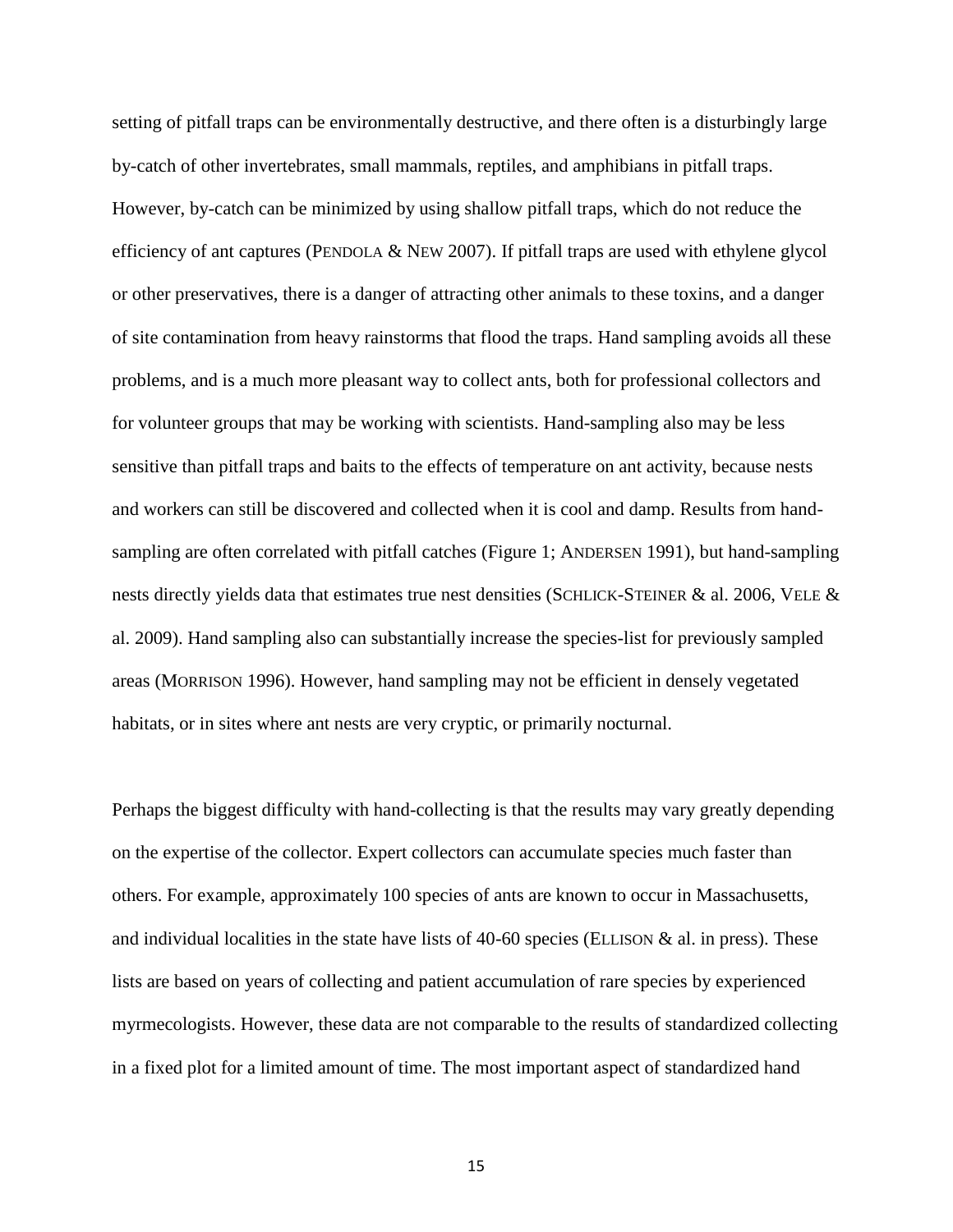collecting is that workers must be collected from *every* nest that is encountered. Accounting for nests in this way provides a more reliable estimate of both presences and absences of species in sample plots. The tendency of expert collectors to recognize and pass over common species must be reined in to avoid biases towards rare species. In contrast, naive collectors can do an excellent job of accumulating species in proportion to their true colony densities.

In some habitats, a grid of locations for standardized hand sampling also is possible. In our ongoing censuses of ant diversity in New England peat bogs (A. ELLISON & N. GOTELLI, unpublished data; see also ELLISON & al. 2002, GOTELLI & ELLISON 2002a,b), we establish one  $10 \text{ m} \times 10 \text{ m}$  sample grid in each bog. At each of the 100 cartesian points in the grid, we hand sample an area of approximately 100 cm<sup>2</sup>, probing the peat for ant nests, looking for individual workers, and recording the microhabitat (dry, moist, flooded) of each grid point. This method is very efficient (in species-poor bogs, a grid can be surveyed effectively by two researchers in 30 minutes), and could perhaps be modified for use in grasslands, deserts, and semi-arid habitats.

#### STATISTICAL ANALYSIS OF DATA FROM HAND SAMPLES AND PITFALL GRIDS

The data from pitfall trapping and hand-collecting are best analyzed with different kinds of statistical analyses. For standardized hand collecting, the counts are a more reasonable surrogate for true nest densities, and in some cases it may be appropriate to treat the individual counts as if they were true colony counts. Standard statistics, and estimates of relative abundance distribution curves, can be calculated easily from these data. Individual- (=nest-) based rarefaction curves can be calculated for a single plot, and sample-based rarefaction curves can be calculated for groups of plots sampling the same habitat or bioregion.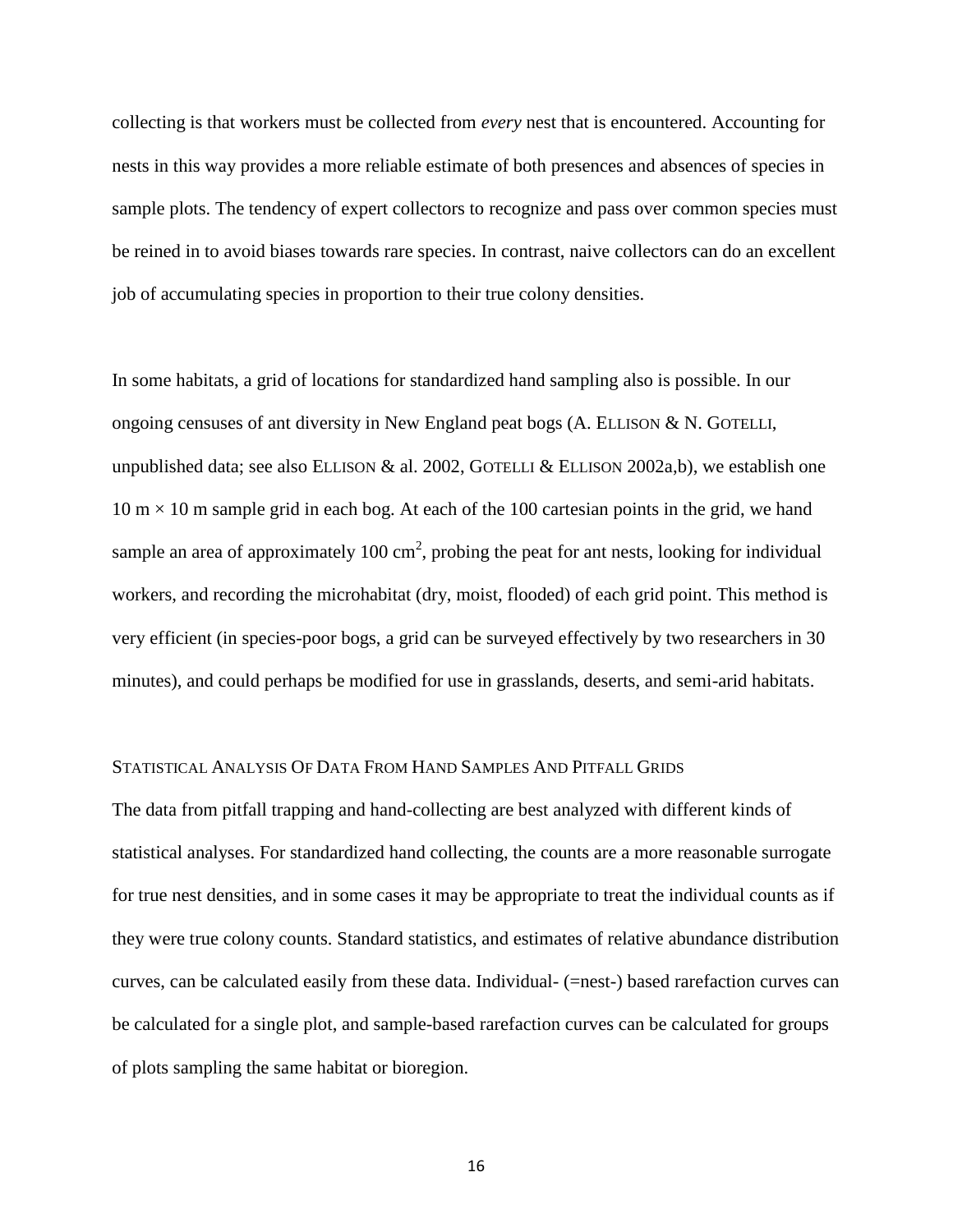Pitfall trap data also can be analyzed with sample-based rarefaction, although we think it is best to avoid using individual-based rarefaction and other analyses that use the counts of workers directly. The most promising method for the analysis of replicated pitfall grids is to use hierarchical occupancy models (DORAZIO & al. 2006, KÉRY & ROYLE 2008, ROYLE & DORAZIO 2008). These methods explicitly account for sampling error, and allow an investigator to tease apart estimates of species occurrence probability and species detection probability. Almost all other methods of analysis assume the data are "error free", so that a zero is interpreted as a true absence, and not just a lack of detection. Hierarchical models allow for fitting of curves similar to logistic regression (probability of occurrence versus a plot-level variable such as latitude), but with detection errors properly accounted for. These models are relatively new in the statistical and ecological literature. The gridded pitfall data that myrmecologists frequently collect in replicated biodiversity surveys can use these methods to good advantage.

#### **CONCLUSIONS**

Finally, it is worth noting that although there are some specialized challenges in the estimation of ant biodiversity, the patterns that ants exhibit—elevational (SANDERS & al. 2007) and latitudinal gradients of species richness (CUSHMAN & al. 1993, KASPARI & al. 2000), continent-level differences (KUSNEZOV 1957), and correlations of available energy and habitat complexity (KASPARI & al. 2003, DUNN & al. 2009) —are typical of what has been reported for plants and vertebrates (HAWKINS & al. 2003). Replicated data collected by myrmecologists can contribute not only to our understanding of global and regional patterns of biodiversity in general, but also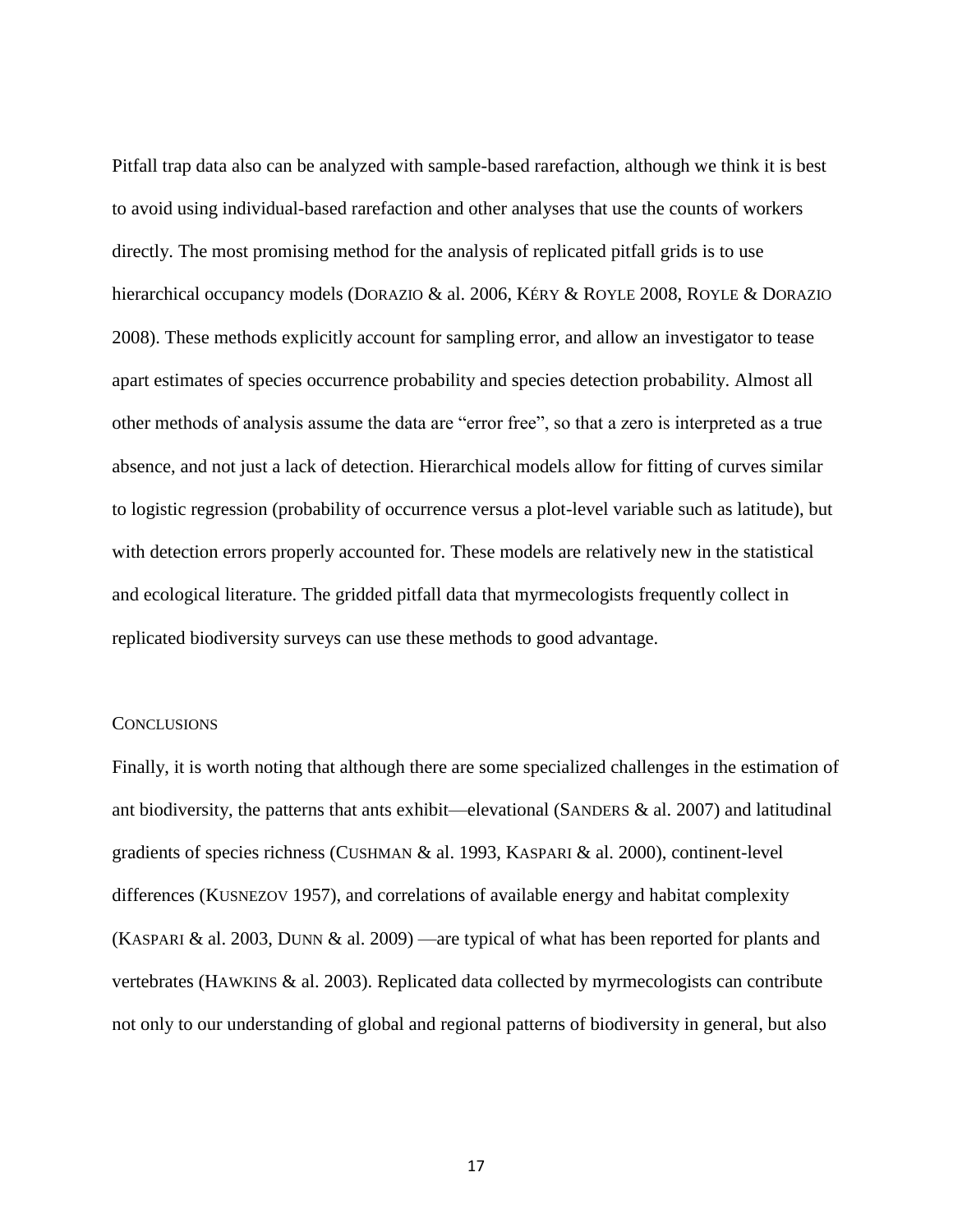to an increased appreciation for the functional role that ants play in all major terrestrial ecosystems (CRIST 2008).

#### **ACKNOWLEDGMENTS**

This paper is dedicated to the memory of Ross Crozier, who always had a keen appreciation for the numerous hierarchies manifest in ant assemblages. We thank Konrad Fiedler and an anonymous reviewer for comments that improved the manuscript. N.J.G. was supported by the U.S. National Sciences Foundation (DEB-0541936) and the U.S. Department of Energy (022821). A.M.E. was supported by the U.S. National Science Foundation (DBI 04-52254 and DEB 05-41680), and the U.S. Department of Energy (DE-FG02-08ER64510). N.J.S. and R.R.D. were supported by DOE-PER DE-FG02-08ER64510 and a NASA Biodiversity Grant (ROSES-NNX09AK22G)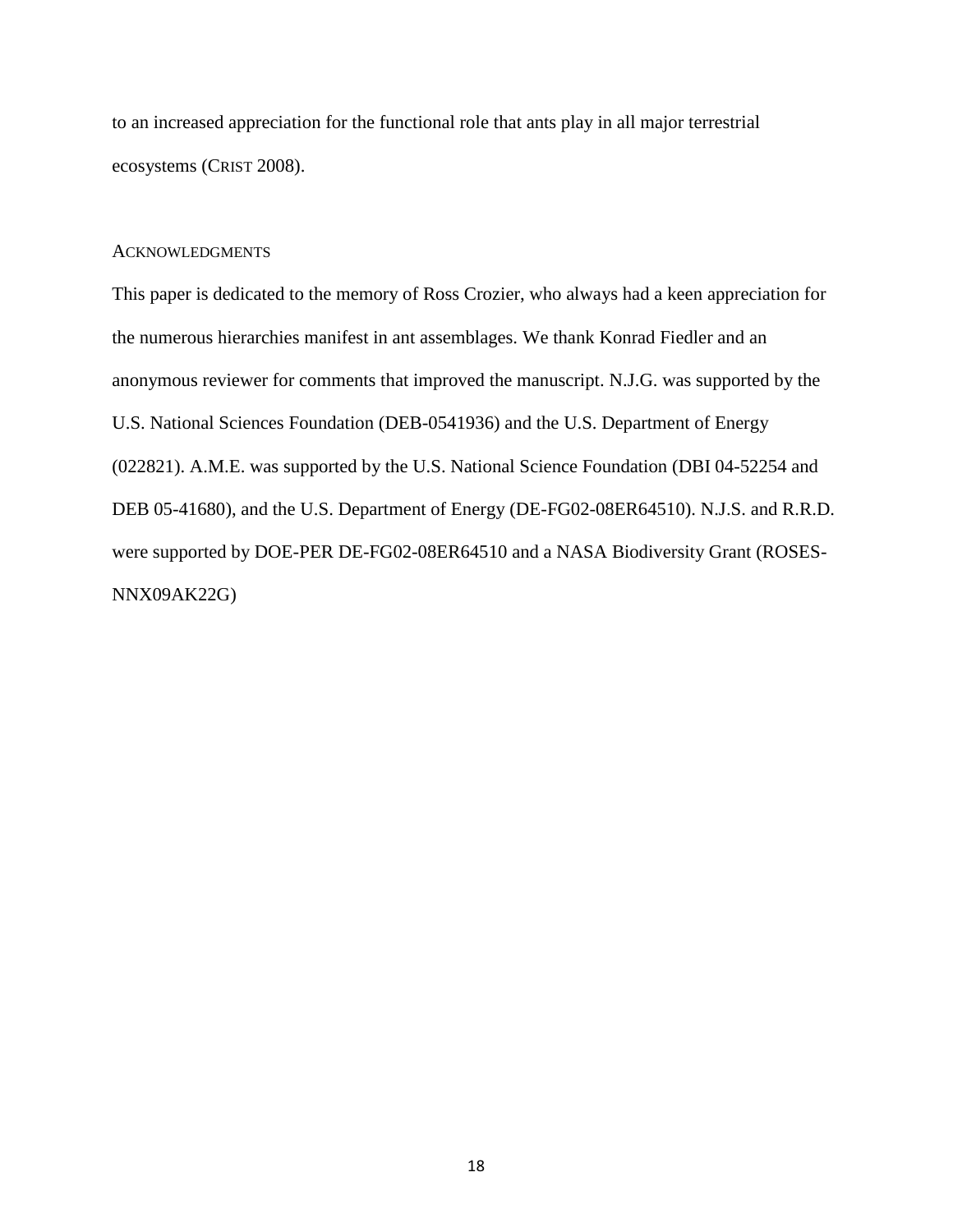LITERATURE CITED

ABENSPERG-TRAUN, M. & STEVEN, D. 1995: The effects of pitfall trap diameter on ant species richness (Hymenoptera, Formicidae) and species composition of the catch in a semiarid eucalypt woodland. – Australian Journal of Ecology 20: 282-287.

AGOSTI, D. & ALONSO, L.E. 2000: The ALL protocol: A standard protocol for the collection of ground-dwelling ants. In AGOSTI, D., MAJER, J.D., ALONSO L.E. & SCHULTZ, T.R. (Eds.): Ants: standard methods for measuring and monitoring biodiversity. – Smithsonian Institution Press, Washington, D.C., pp. 204-206.

ANDERSEN, A.N. 1991: Sampling communities of ground-foraging ants - pitfall catches compared with quadrat counts in an Australian tropical savanna. – Australian Journal of Ecology 16: 273-279.

ANTWATCH. 2010. <http://www.hawaii.edu/ant/docs/mapping/viewData.html> retrieved on 17 August 2010

BERGHOFF, S.M., MASCHWITZ, U. & LINSENMAIR, K.E. 2003: Hypogaeic and epigaeic ant diversity on Borneo: evaluation of baited sieve buckets as a study method. – Tropical Zoology 16: 153-163.

BESTELMEYER, B.T., AGOSTI, D., ALONSO, L.E., BRANDÃO, C.R.F., BROWN, W.L. Jr., DELABIE, J.H.C. & SILVESTRE, R. 2000: Field techniques for the study of ground-dwelling ants: an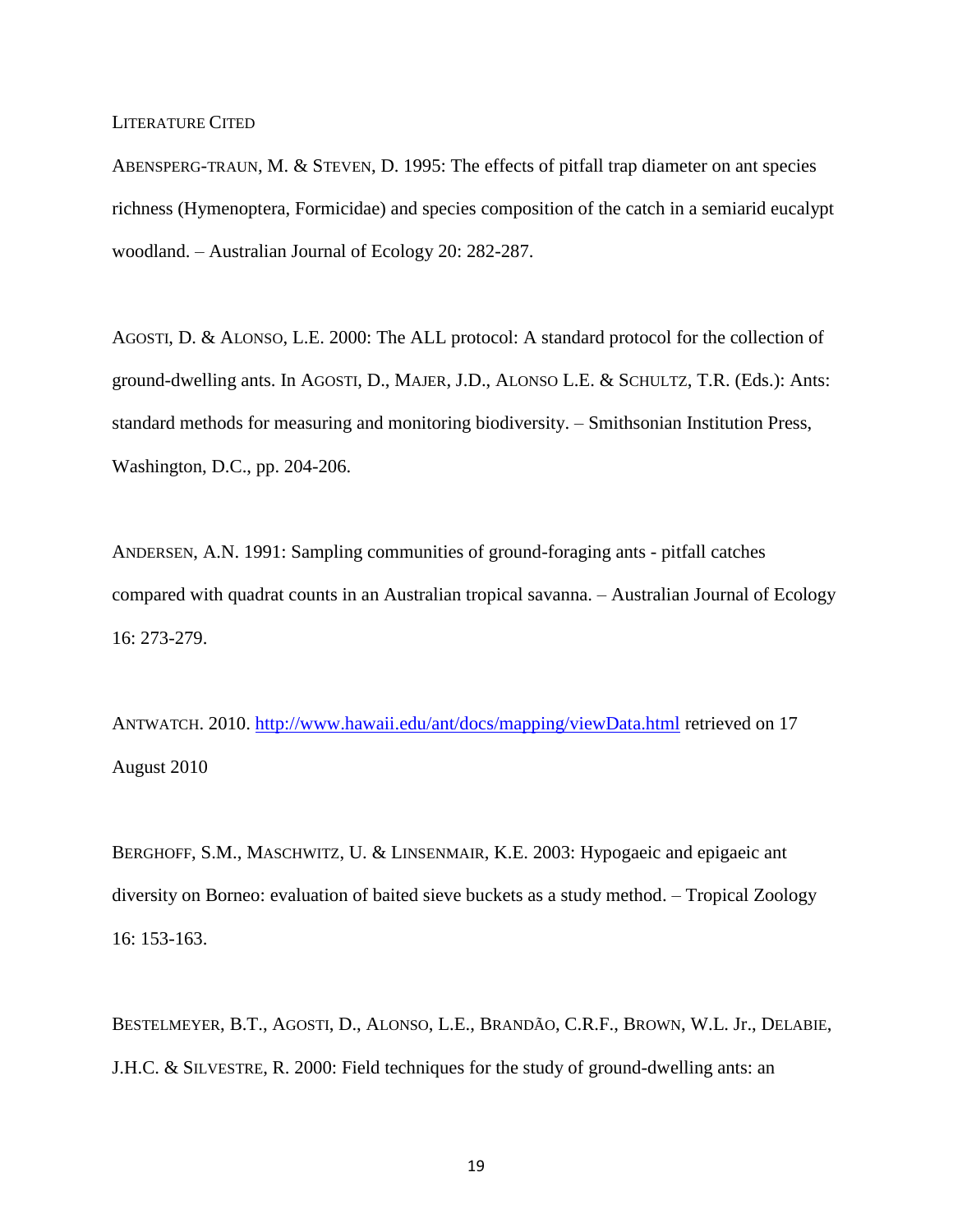overview, description, and evaluation. In AGOSTI, D., MAJER, J.D., ALONSO L.E. & SCHULTZ, T.R. (Eds.): Ants: standard methods for measuring and monitoring biodiversity. – Smithsonian Institution Press, Washington, D.C., pp. 122-144.

BROSE, U., MARTINEZ, N.D. & WILLIAMS, R.J. 2003: Estimating species richness: Sensitivity to sample coverage and insensitivity to spatial patterns. – Ecology 84: 2364-2377.

CALIXTO, A.A., HARRIS, M.K. & DEAN, A. 2007: Sampling ants with pitfall traps using either propylene glycol or water as a preservative. – Southwestern Entomologist 32: 87-91.

CHAO, A. 1984. Non-parametric estimation of the number of classes in a population. – Scandinavian Journal of Statistics 11: 265-270.

CHAO, A., CHAZDON, R.L., COLWELL, R.K. & SHEN, T.-J. 2005: A new statistical approach for assessing compositional similarity based on incidence and abundance data. – Ecology Letters 8: 148-159.

CHAO, A., COLWELL, R.K., LIN, C.W. & GOTELLI, N.J. 2009: Sufficient sampling for asymptotic minimum species richness estimators. – Ecology 90: 1125-1133.

CHAO, A. & LEE, S.-M. 1992: Estimating the number of classes via sample coverage. – Journal of the American Statistical Association 87: 210-217.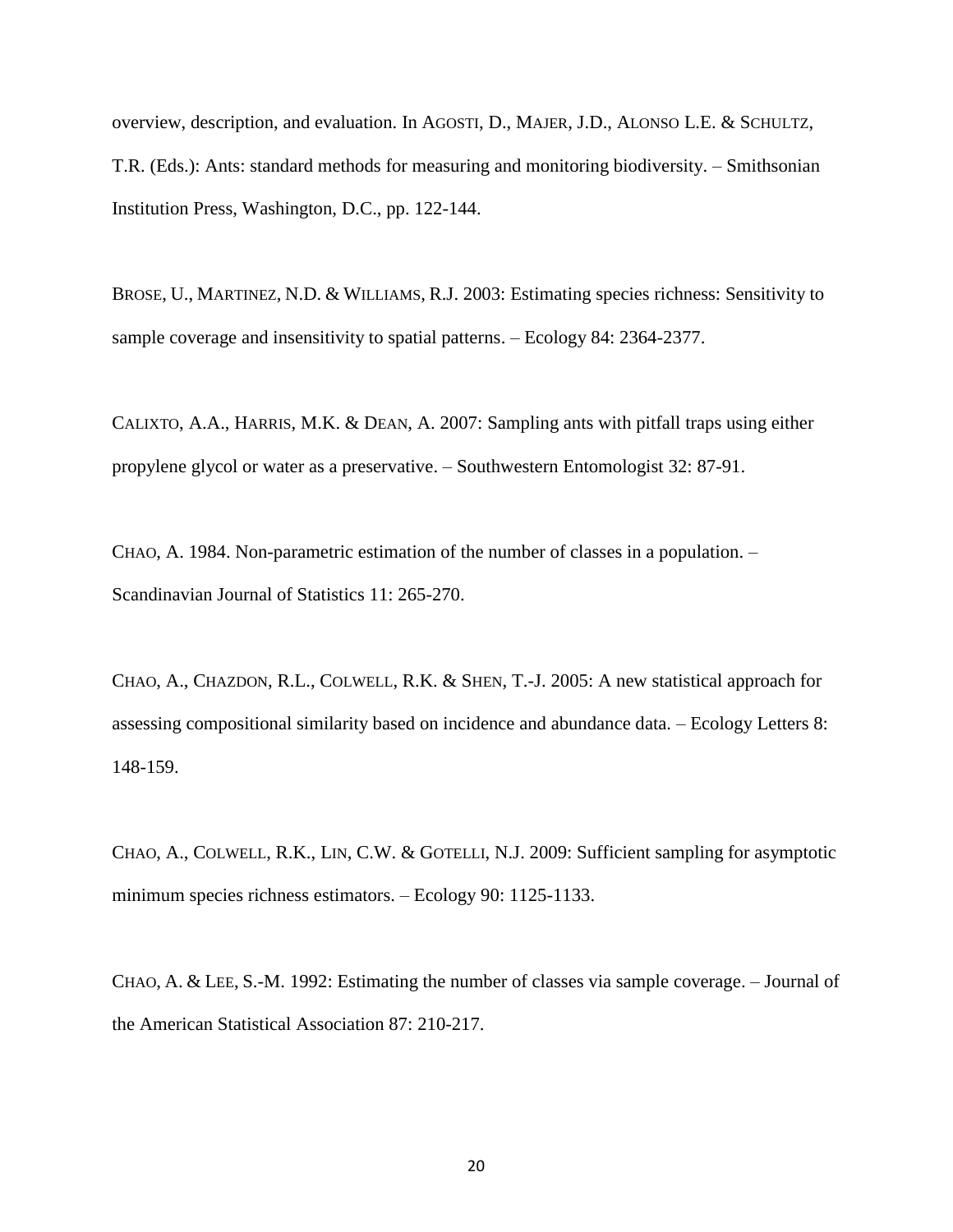CHAO, A. & SHEN, T.-J. 2003: SPADE: Species Prediction And Diversity Estimation. Program and user's guide at:

<http://chao.stat.nthu.edu.tw/softwareCE.html>

COLWELL, R.K. & CODDINGTON, J.A. 1994: Estimating terrestrial biodiversity through extrapolation. – Philosophical Transactions of the Royal Society of London B 345: 101-118.

COLWELL, R.K. 2009: EstimateS: Statistical Estimation of Species Richness and Shared Species from Samples. User's Guide and application published at:

<http://purl.oclc.org/estimates>

CRIST, T.O. 2008: Biodiversity, species interactions, and functional roles of ants (Hymenoptera: Formicidae) in fragmented landscapes: a review. – Myrmecological News 12: 3-13.

CUSHMAN, J.H., LAWTON, J.H. & MANLY, B.F.J. 1993: Latitudinal patterns in European ant assemblages: variation in species richness and body size. – Oecologia 95: 30-37.

DELABIE, J.H.C., FISHER, B.L., MAJER, J.D. & WRIGHT, I.W. 2000: Sampling effort and choice of methods. In AGOSTI, D., MAJER, J.D., ALONSO L.E. & SCHULTZ, T.R. (Eds.): Ants: standard methods for measuring and monitoring biodiversity. – Smithsonian Institution Press, Washington, D.C., pp. 145-155.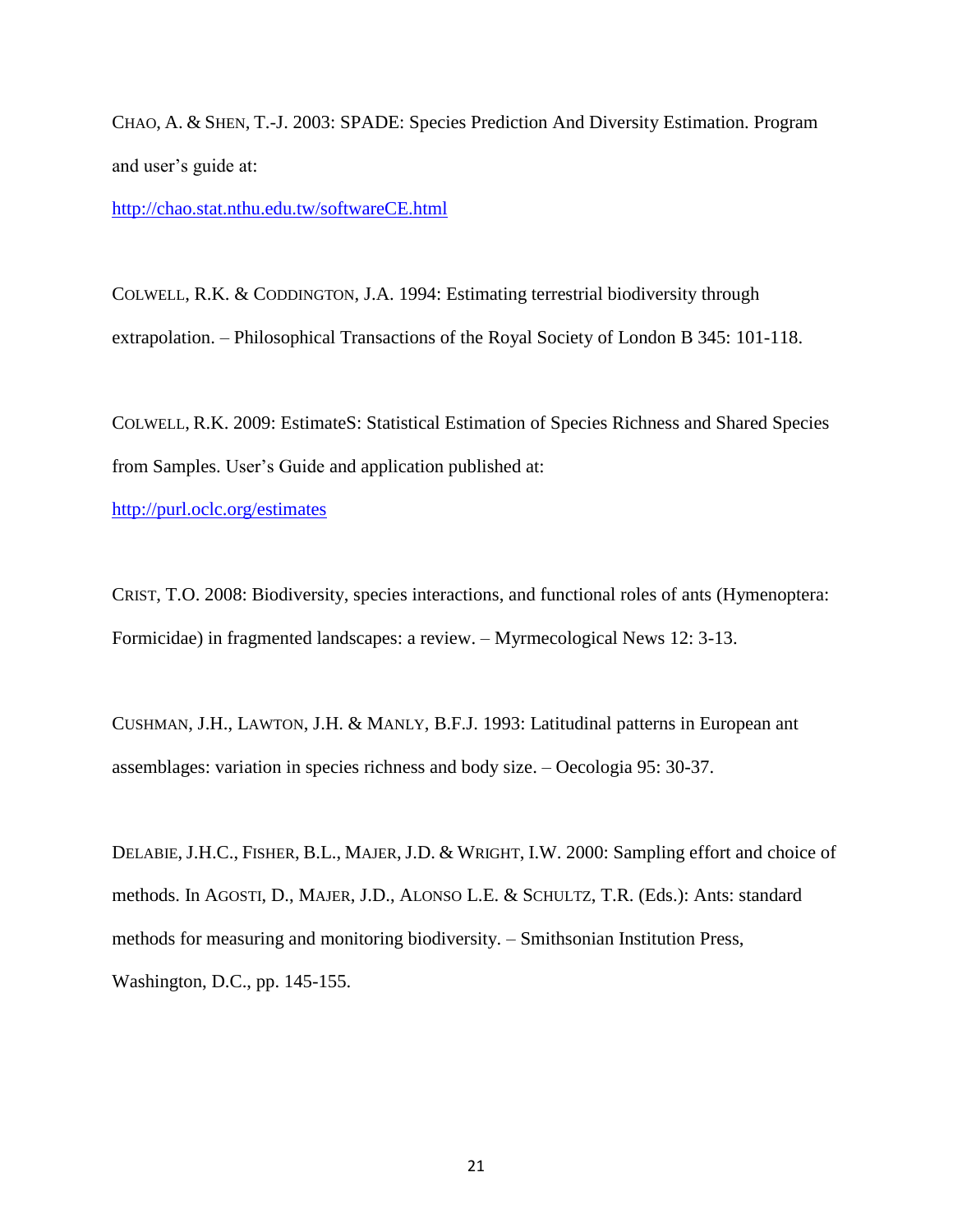DELSINNE, T., LEPONCE, M., THEUNIS, L., BRAET Y. & ROISIN, Y. 2008: Rainfall influences ant sampling in dry forests. – Biotropica 40: 590-596.

DIXON, P.M., ELLISON, A.M. and GOTELLI, N.J. 2005: Improving the precision of estimates of the frequency of rare events. – Ecology 86: 1143-1123.

DORAZIO, R.M., ROYLE, J.A., SODERSTROM, B. & GLIMSKAR, A. 2006: Estimating species richness and accumulation by modeling species occurrence and detectability. – Ecology 87: 842- -854.

DUNN, R.R., AGOSTI, D., ANDERSEN, A.N., ARNAN, X., BRUHL, C.A., CERDA, X., ELLISON, A.M., FISHER, B.L., FITZPATRICK, M.C., GIBB, H., GOTELLI, N.J., GOVE, A.D., GUENARD, B., JANDA, M., KASPARI, M., LAURENT, E.J., LESSARD, J.P., LONGINO, J.T., MAJER, J.D., MENKE, S.B., MCGLYNN, T.P., PARR, C.L., PHILPOTT, S.M., PFEIFFER, M., RETANA, J., SUAREZ, A.V., VASCONCELOS, H.L., WEISER, M.D. & SANDERS, N.J. 2009: Climatic drivers of hemispheric asymmetry in global patterns of ant species richness. – Ecology Letters 12: 324-333.

ESPADALER, X. & LÓPEZ-SORIA, L. 1991: Rareness of certain Mediterranean ant species: fact or artifact? – Insectes Sociaux 38: 365-377.

ELLISON, A.M., GOTELLI, N.J., FARNSWORTH, E.J. & ALPERT, G.D. in press: A field guide to the ants of New England. – Yale University Press, New Haven.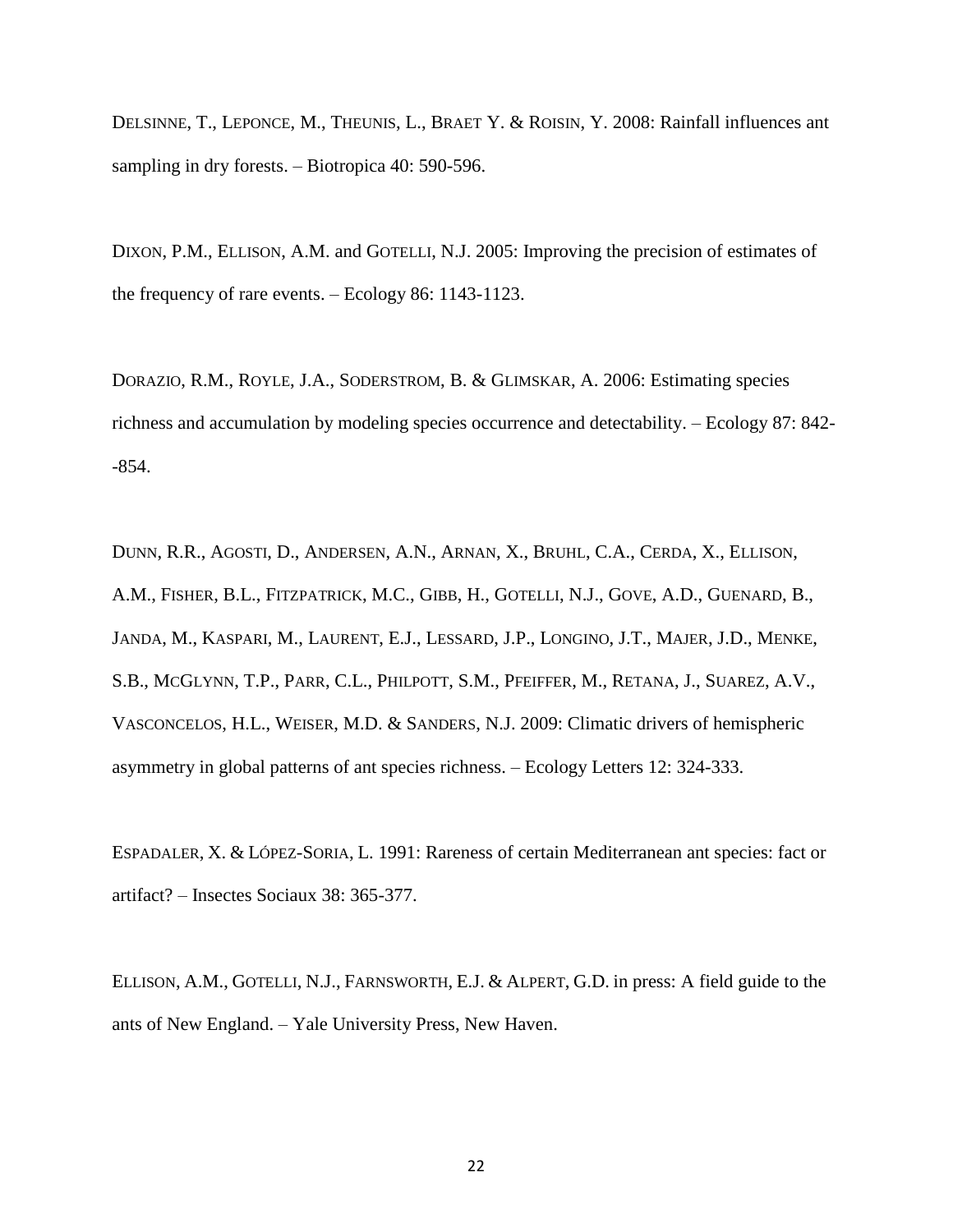ELLISON, A.M., RECORD, S., ARGUELLO, A. & GOTELLI, N.J. 2007: Rapid inventory of the ant assemblage in a temperate hardwood forest: Species composition and assessment of sampling methods. – Environmental Entomology 36: 766-775.

ELLISON, A.M., FARNSWORTH, E.J. & GOTELLI, N.J. 2002: Ant diversity in pitcher-plant bogs of Massachusetts. – Northeastern Naturalist 9: 267-284.

FELLNER, T., BOROVSKY, V. & FIEDLER, K. 2009: First records of the dacetine ant species *Pyramica argiola* (Emery, 1869) (Hymenoptera: Formicidae) from Austria. – Myrmecological News 12: 167-169.

FISHER, B.L. 1999. Improving inventory efficiency: A case study of leaf-litter ant diversity in Madagascar. – Ecological Applications 9: 714-731.

GOTELLI, N.J. & COLWELL, R.K. 2001: Quantifying biodiversity: procedures and pitfalls in the measurement and comparison of species richness. – Ecology Letters 4: 379-391.

GOTELLI, N.J. & COLWELL, R.K. 2010: Estimating species richness. In MAGURRAN, A.E. & MCGILL, B.J. (Eds.): Frontiers in measuring biodiversity. – Oxford University Press, New York, pp. 39-54.

GOTELLI, N.J. & ENTSMINGER, G.L. 2009: EcoSim: Null Models Software for Ecology. Version 7. Acquired Intelligence Inc. & Kesey-Bear, Jericho, VT 05465. Program and user's guide at: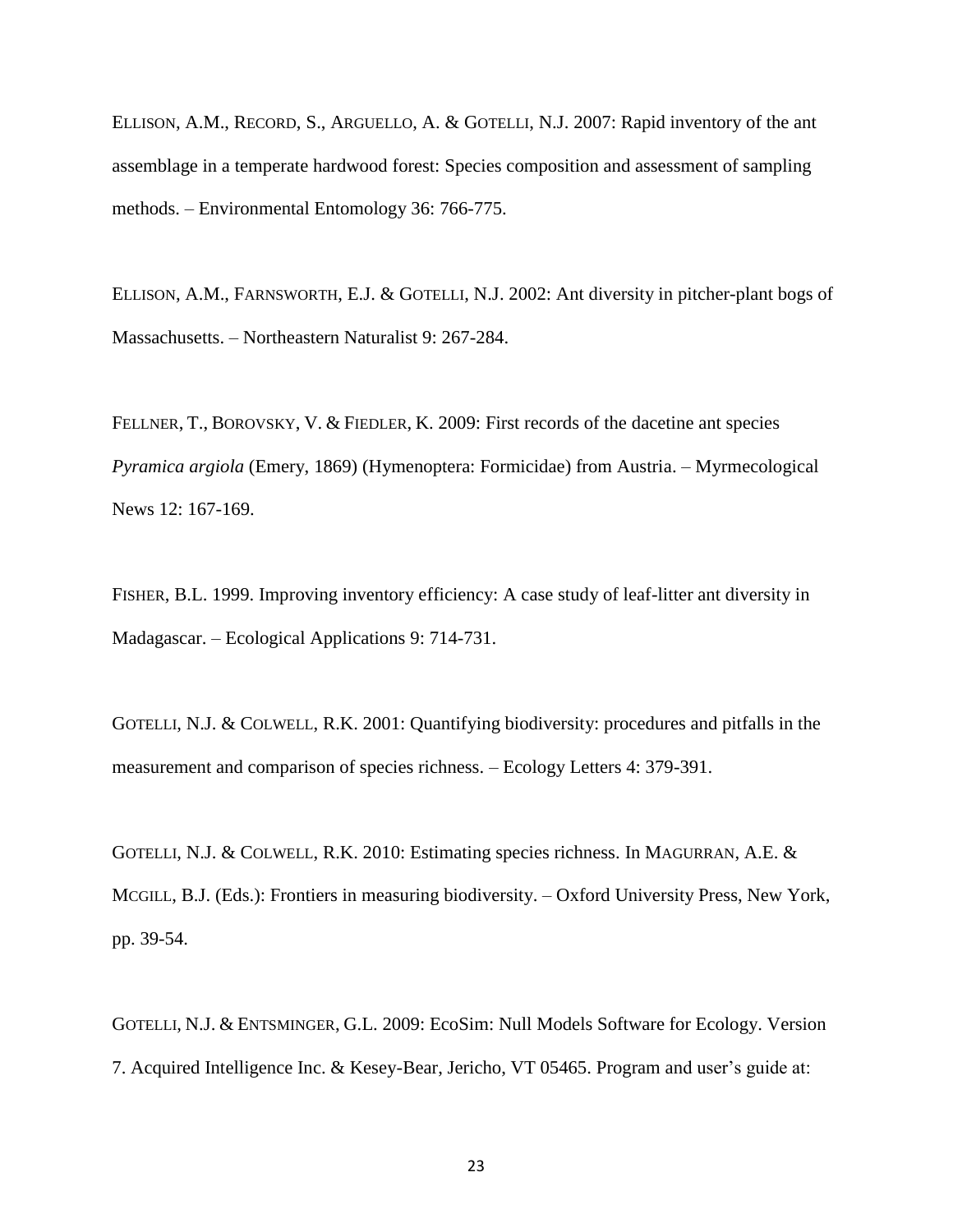GOTELLI, N.J. & ELLISON, A.M. 2002a: Assembly rules for New England ant assemblages. – Oikos 99: 591-599.

GOTELLI, N.J. & ELLISON, A.M. 2002b: Biogeography at a regional scale: determinants of ant species density in New England bogs and forests. – Ecology 83: 1604-1609.

GROC, S., DELABIE, J.H.C., CEREGHINO, R., ORIVEL, J., JALADEAU, F., GRANGIER, J., MARIANO, C.S.F. & DEJEAN, A. 2007: Ant species diversity in the 'Grands Causses' (Aveyron, France): In search of sampling methods adapted to temperate climates. – Comptes Rendus Biologies 330: 913-922.

HAWKINS, B.A., FIELD, R., CORNELL, H.V., CURRIE, D.J., GUÉGAN, J.-F., KAUFMAN, D.M., KERR, J.T., MITTELBACH, G.G., OBERDORFF, T., O'BRIEN, E.M., PORTER, E.E. & TURNER, J.R.G. 2003: Energy, water, and broad-scale geographic patterns of species richness. – Ecology 84: 3105-3117.

IVANOV, K. & KEIPER, J. 2009: Effectiveness and biases of Winkler litter extraction and pitfall trapping for collecting ground-dwelling ants in northern temperate forests. – Environmental Entomology 38: 1724-1736.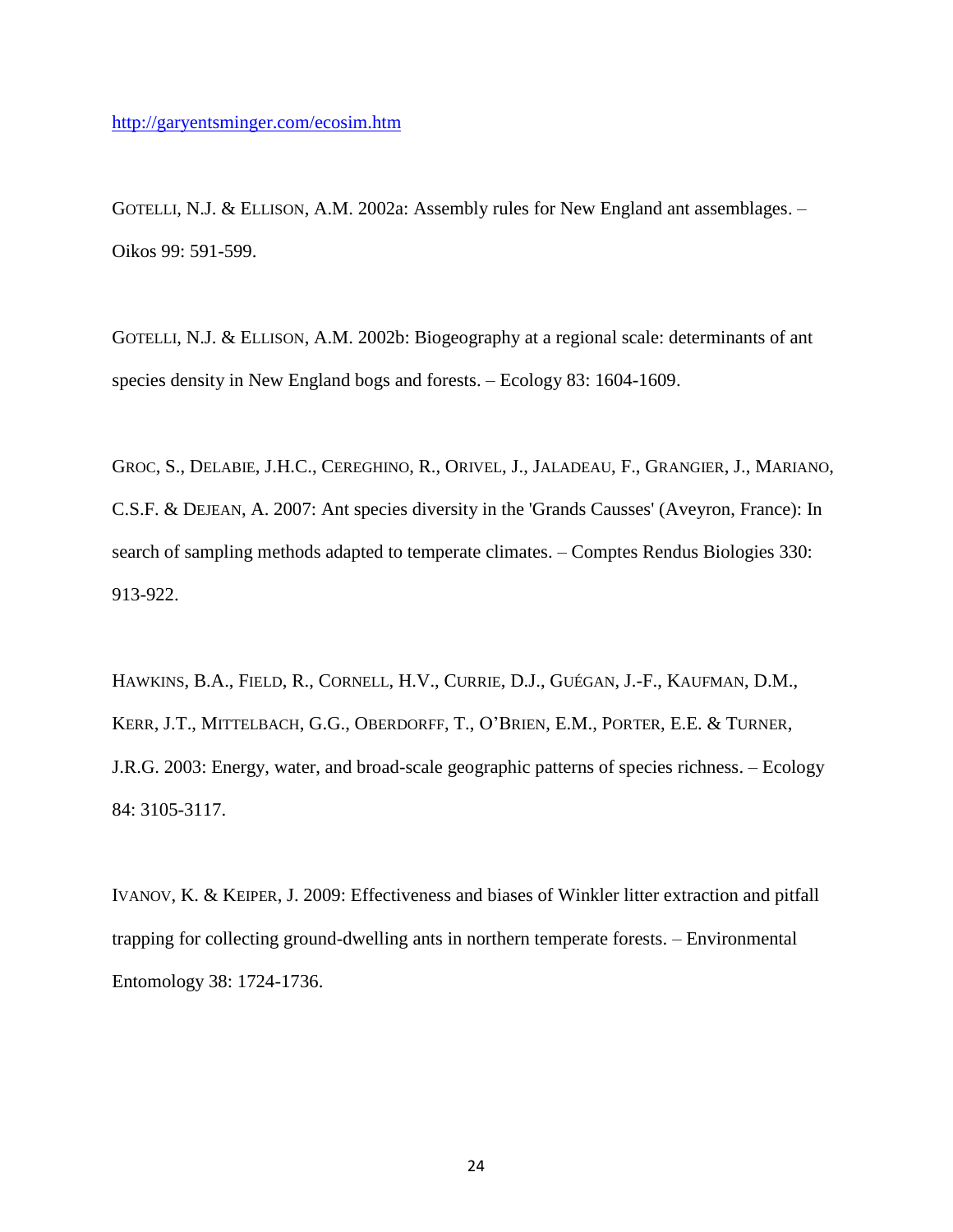IVANOV, K., MILLIGAN, J. & KEIPER, J. 2010: Efficiency of the Winkler method for extracting ants (Hymenoptera: Formicidae) from temperate-forest litter. – Myrmecological News 13:73-79.

KASPARI, M. 2000: Do imported fire ants impact canopy arthropods? Evidence from simple arboreal pitfall traps. – Southwestern Naturalist 45: 118-122.

KASPARI, M., O'DONNELL, S. & KERCHER, J.R. 2000: Energy, density, and constraints to species richness: studies of ant assemblages along a productivity gradient. – American Naturalist 155: 280-293.

KASPARI M., YUAN, M. & ALONSO, L. 2003. Spatial grain and gradients of ant species richness. – American Naturalist 161: 459-477.

KÉRY, M. & ROYLE, J.A. 2008: Hierarchical Bayes estimation of species richness and occupancy in spatially replicated surveys. Journal of Applied Ecology 45: 589-598.

KING, J.R., & PORTER, S.D. 2005: Evaluation of sampling methods and species richness estimators for ants in upland ecosystems in Florida. – Environmental Entomology 34: 1566- 1578.

KUSNEZOV, N. 1957: Numbers of species of ants in faunae of different latitudes. – Evolution 11: 298–299.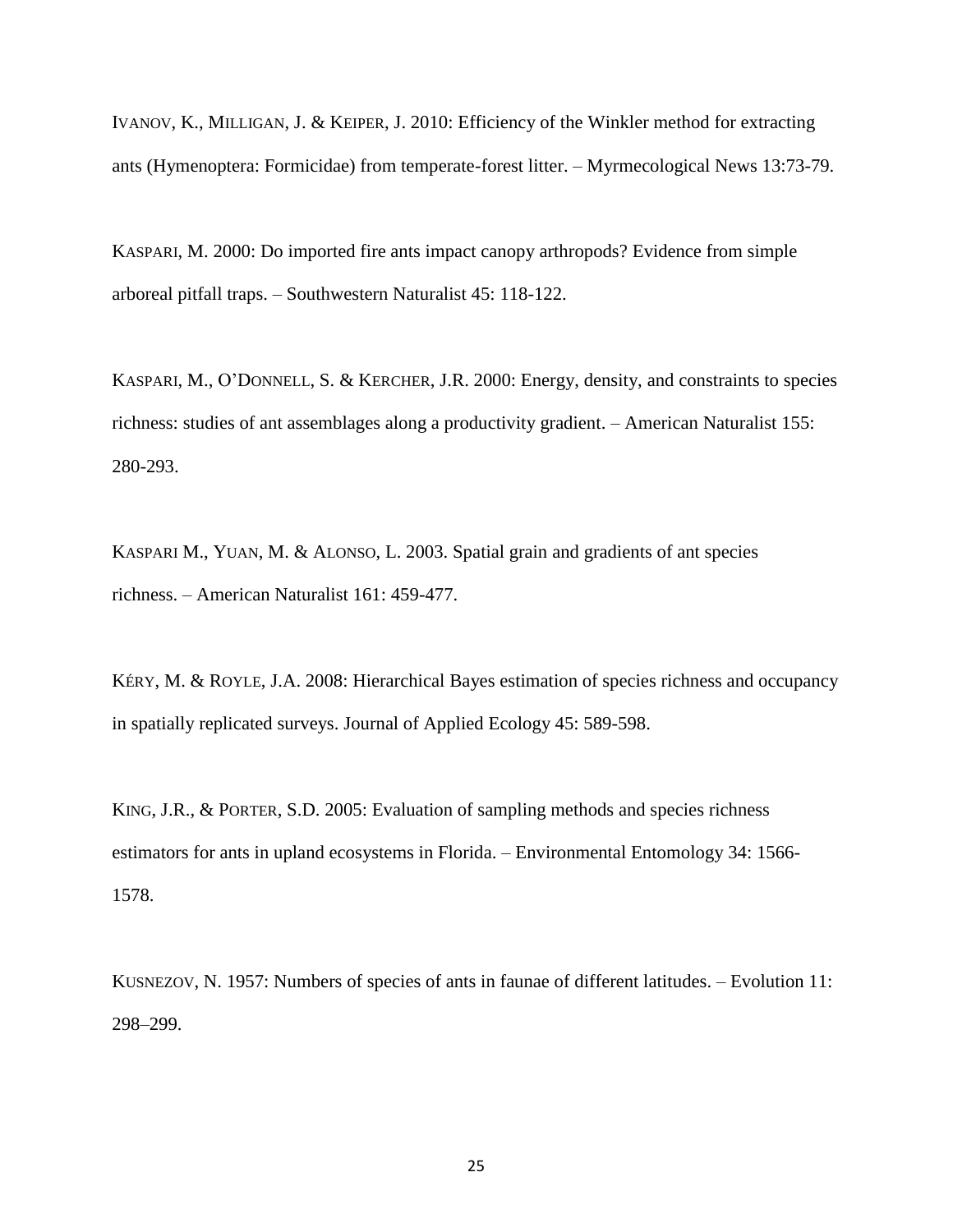LAWTON, J.H., BIGNELL, D.E., BOLTON, B., BLOEMERS, G.F., EGGLETON, P.3, HAMMOND, P.M., HODDA, M., HOLT, R.D., LARSEN, T.B., MAWDSLEY, N.A., STORK, N.E., SRIVASTAVA, D.S. & WATT, A.D. 1998: Biodiversity inventories, indicator taxa, and effects of habitat modification in tropical forest. – Nature 391: 72-76.

LESSARD, J.-P. DUNN, R.R., PARKER, C.P & SANDERS, N.J. 2007: Rarity and diversity in forest ant assemblages of Great Smoky Mountains National Park. – Southeastern Naturalist Special Issue 1: 215-228.

LONGINO, J.T. & COLWELL, R.K. 1997: Biodiversity assessment using structured inventory: Capturing the ant fauna of a tropical rain forest. – Ecological Applications 7: 1263-1277.

LONGINO, J.T., CODDINGTON, J.A. & COLWELL, R.K. 2002: The ant fauna of a tropical rain forest: estimating species richness three different ways. – Ecology 83: 689–702.

LOPES, C.T. & VASCONCELOS, H.L. 2008: Evaluation of three methods for sampling grounddwelling ants in the Brazilian cerrado. – Neotropical Entomology 37: 399-405.

MARTELLI, M.G., WARD, M.M. & FRASER, A.M. 2004: Ant diversity sampling on the southern Cumberland Plateau: A comparison of litter sifting and pitfall trapping. – Southeastern Naturalist 3: 113-126.

MAYR, L.M. & FUERST, P. 2008: The future of high-throughput screening. – Journal of Biomolecular Screening 13: 443-448.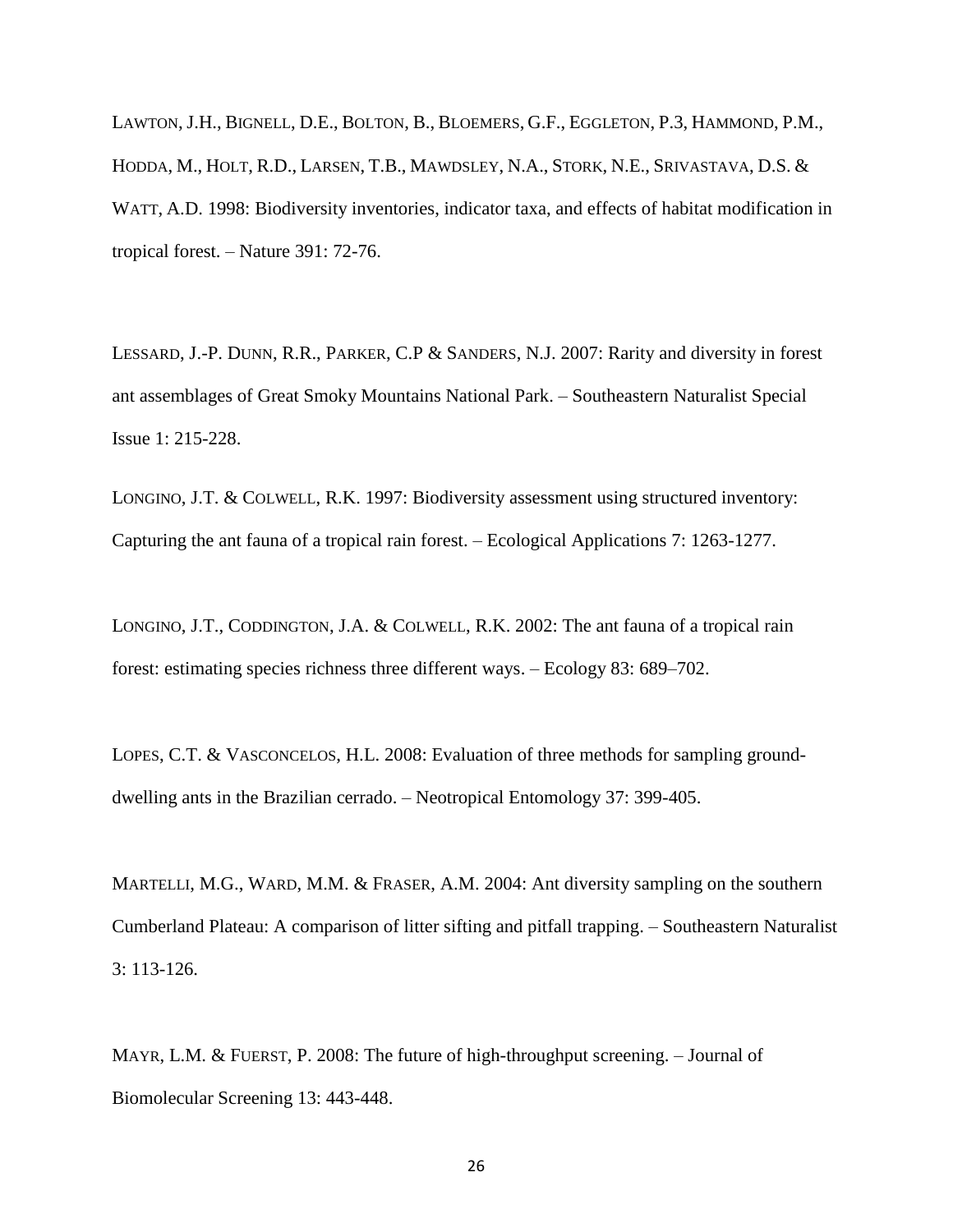MORRISON, L.W. 1996: The ants (Hymenoptera:Formicidae) of Polynesia revisited: Species numbers and the importance of sampling intensity. – Ecography 19: 73-84.

OLIVEIRA, M.A., DELLA LUCIA, T.M.C., MARINHO, C.G.S., DELABIE, J.H.C. & MORATO, E.F. 2009: Ant diversity in an area of the Amazon forest in Acre, Brazil. – Sociobiology 54: 243-267.

OLIVEIRA-SANTOS, L.G.R., LOYOLA, R.D. & VARGAS, A.B. 2009. Canopy traps: a technique for sampling arboreal ants in forest vertical strata. – Neotropical Entomology 38: 691-694.

PENDOLA, A. & NEW, T.R. 2007: Depth of pitfall traps - does it affect interpretation of ant (Hymenoptera : Formicidae) assemblages? – Journal of Insect Conservation 11: 199-201.

REIS, M.D., ZANETTI, R., SCOLFORO, J.R.S., FERREIRA, M.Z. & ZANUNCIO, J.C. 2008: Sampling of leaf-cutting ant nests (Hymenoptera : Formicidae) in eucalyptus plantations using quadrant and Prodan methods. – Sociobiology 51: 21-29.

ROYLE, J.A. & DORAZIO, R.M. 2008: Hierarchical modeling and inference in ecology: the analysis of data from populations and communities. – Academic Press, San Diego. 464 p.

SANDERS, H. 1968. Marine benthic diversity: a comparative study. – American Naturalist 102: 243-282.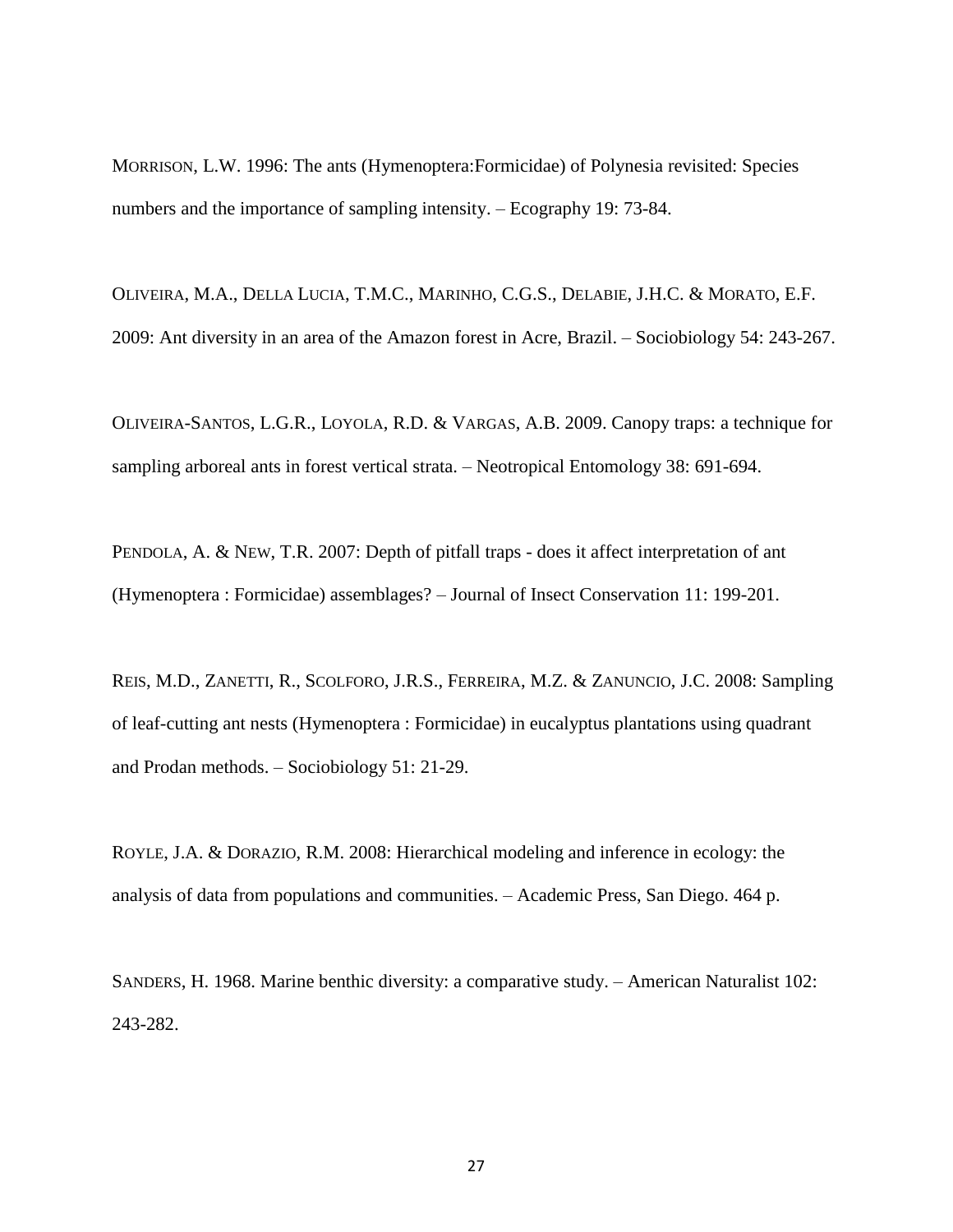SANDERS N.J., BARTON, K.E. & GORDON, D.M. 2001: Long-term dynamics of the invasive Argentine ant, *Linepithema humile*, and native ant taxa in northern California. – Oecologia 127: 123-130.

SANDERS N.J., LESSARD, J.-P., DUNN, R.R., FITZPATRICK, M.C. 2007: Temperature, but not productivity or geometry, predicts elevational diversity gradients in ants across spatial grains. – Global Ecology and Biogeography 16: 640-649.

SCHLICK-STEINER, B.C., STEINER, F.M., MODER, K., BRUCKNER, A., FIEDLER, K. & CHRISTIAN, E. 2006: Assessing ant assemblages: pitfall trapping versus nest counting (Hymenoptera, Formicidae). – Insectes Sociaux 53: 274-281.

STEINER, F.M., SCHLICK-STEINER, B.C., MODER, K., BRUCKNER, A. & CHRISTIAN, E. 2005: Congruence of data from different trapping periods of ant pitfall catches (Hymenoptera : Formicidae). – Sociobiology 46: 105-116.

TAVARES, A.A., BISPO, P.C. & ZANZINI, A.C. 2008: Effect of collect time on communities of epigaeic ants (Hymenoptera : Formicidae) in areas of *Eucalyptus cloeziana* and cerrado. – Neotropical Entomology 37: 126-130.

VELE, A., HOLUSA, J. & FROUZ, J. 2009: Sampling for ants in different-aged spruce forests: A comparison of methods. – European Journal of Soil Biology 45: 301-305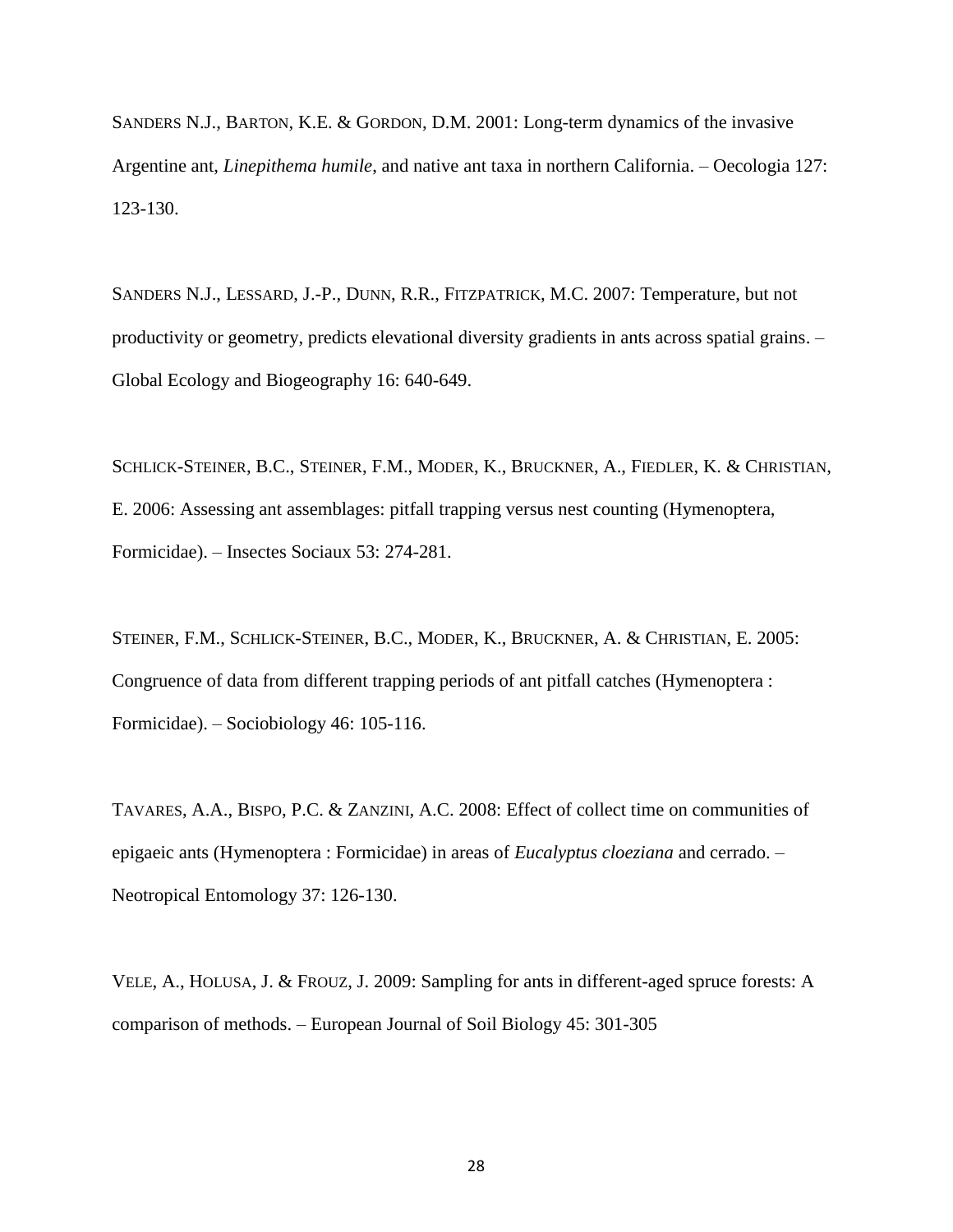WANG, C.L., STRAZANAC, J. & BUTLER, L. 2001: A comparison of pitfall traps with bait traps for studying leaf litter ant communities. – Journal of Economic Entomology 94: 761-765.